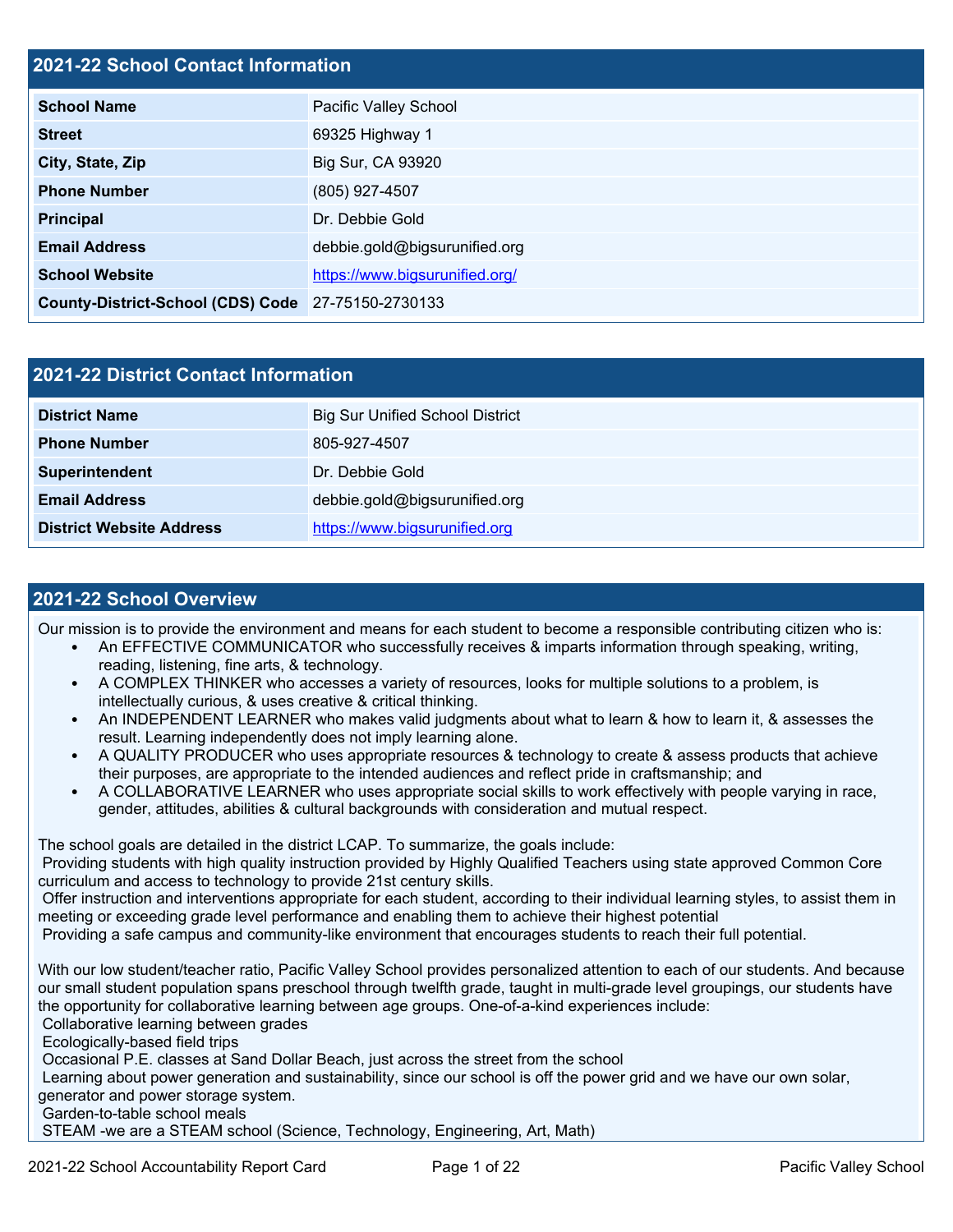Nutrition Services

At Pacific Valley School, we recognize the important connection between a healthy diet and a student's ability to learn effectively and achieve high standards in school. Recognizing that good nutrition is a basic condition of learning, our nutrition program has three primary goals:

1. To introduce a wide variety of nutritious, wholesome, and freshly prepared meals, using unprocessed ingredients from our local region and our very own school garden.

2. To educate students about nutrition, health, and the impact food choices have on their health.

3. To meet and exceed state and federal standards in nutrition and encourage healthy choices through education and example.

Our nutrition services include breakfast and lunch. We believe that breakfast is the most important meal of the day, with positive impacts on student achievement and concentration. Therefore, we provide breakfast for free to all students, regardless of income. Additionally, our campus does not have vending machines or other competitive foods. We offer healthy snacks on occasion, free of charge. Student lunches are very affordable and are based on a sliding scale according to grade level and income. We take pride in our menus and strive to provide progressive and delicious meals that appeal to both students and staff. Our menu offers unconventional items like tofu and homemade smoothies. We offer organic ingredients, protein alternatives, gluten-free options, vegetarian options, and dairy alternatives while eliminating many processed foods like hydrogenated oils, high fructose corn syrup, refined flours, chemicals, dyes, additives, and nitrates. We carefully recognize any known food sensitivities or allergies parents list on the school questionnaire. Finally, we engage our students by offering fun and educational projects and incentives that center around wellness. For example, students learn about the importance of growing their own food in the school garden.

#### School Garden

Pacific Valley School's garden provides fresh fruits and vegetables that the Nutrition Services Program uses directly in its breakfast and lunch menus. The garden serves as an outdoor classroom where students learn all aspects of gardening like composting, horticulture, and sustainability, for example.

Students plant, grow and harvest fresh sugar snap peas, apples, berries, rhubarb, squash, chard, lettuce, potatoes, beets, onions, garlic, carrots, and herbs. Together, the school garden and the nutrition program provide nutritious food that keeps our students healthy.

#### Extracurricular Activities

Students are encouraged to participate in the school's additional academic and extracurricular activities which are an integral part of the educational program. These school-wide and classroom incentives promote positive attitudes, encourage achievement, and aid in the prevention of behavioral problems. Extracurricular activities include STEAM Night, beach clean-up, Jade Festival, Earth Day Hike for Health Community Service Projects, yearbook, Winter Show, Spring Open House, and four to five field trips per year. High school trips are scheduled for college night, FAFSA assistance, college visits, and cultural events

#### Student Recognition

Students are recognized at the end of the year with certificates of progress and achievement. Many students are also recognized for ultra-curricular accomplishments in academic achievement, community service, art, music, and physical fitness. Student work and projects are displayed at the school, local museums, businesses, and public agencies.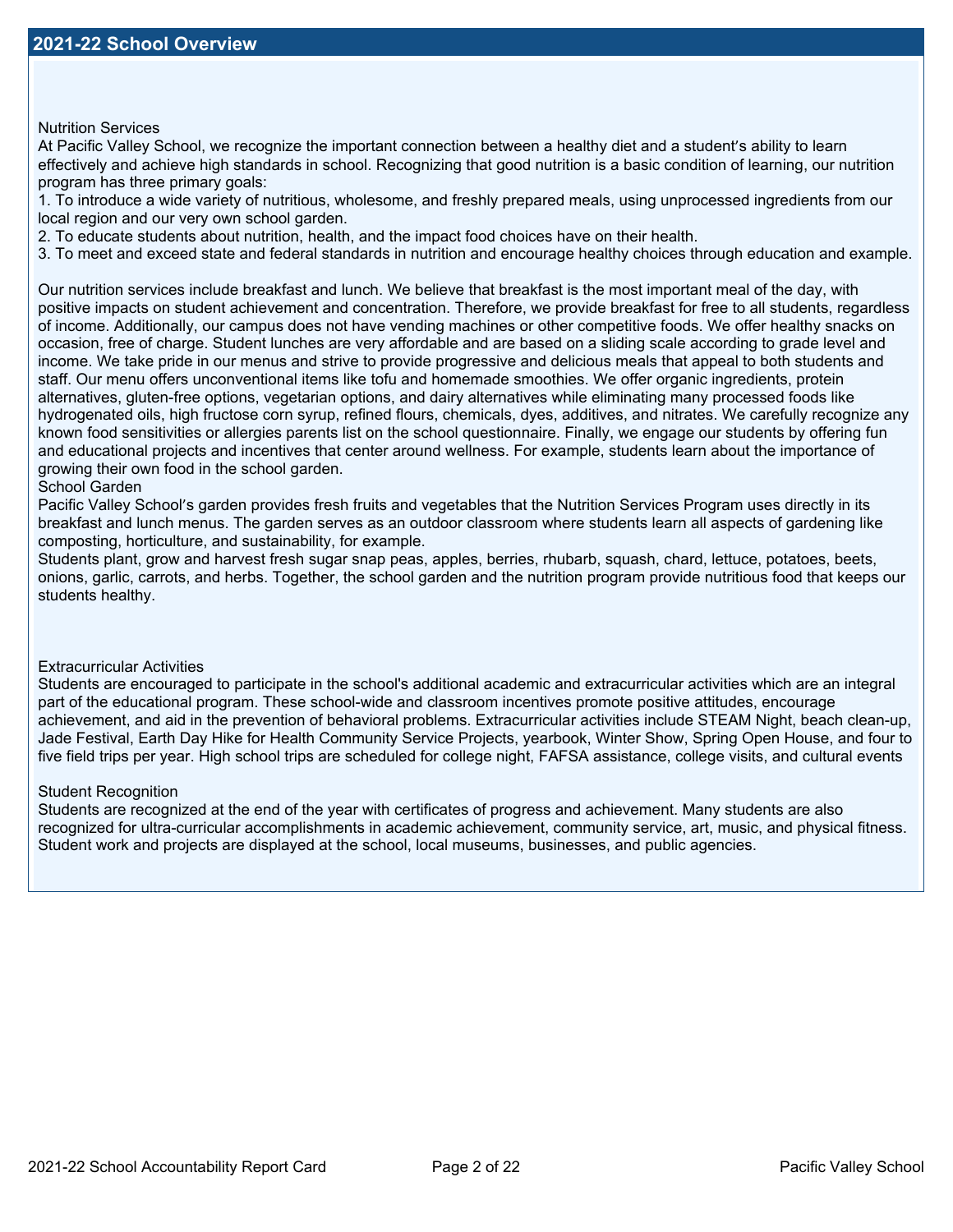# **About this School**

| 2020-21 Student Enrollment by Grade Level |                           |  |  |  |
|-------------------------------------------|---------------------------|--|--|--|
| <b>Grade Level</b>                        | <b>Number of Students</b> |  |  |  |
| Kindergarten                              |                           |  |  |  |
| Grade 1                                   | 3                         |  |  |  |
| Grade 3                                   | $\overline{0}$            |  |  |  |
| Grade 4                                   | 1                         |  |  |  |
| Grade 7                                   | $\overline{\mathbf{A}}$   |  |  |  |
| Grade 8                                   | $\overline{2}$            |  |  |  |
| Grade 11                                  | $\Omega$                  |  |  |  |
| Grade 12                                  |                           |  |  |  |
| <b>Total Enrollment</b>                   | 9                         |  |  |  |

# **2020-21 Student Enrollment by Student Group**

| <b>Student Group</b>                   | <b>Percent of Total Enrollment</b> |
|----------------------------------------|------------------------------------|
| <b>Female</b>                          | 6                                  |
| <b>Male</b>                            | 3                                  |
| American Indian or Alaska Native       | $\mathbf 0$                        |
| <b>Asian</b>                           | $\mathbf 0$                        |
| <b>Black or African American</b>       | $\mathbf 0$                        |
| <b>Filipino</b>                        | $\mathbf 0$                        |
| <b>Hispanic or Latino</b>              | 5                                  |
| Native Hawaiian or Pacific Islander    | $\mathbf 0$                        |
| <b>Two or More Races</b>               | $\mathbf 0$                        |
| <b>English Learners</b>                | 4                                  |
| <b>Foster Youth</b>                    | $\mathbf 0$                        |
| <b>Homeless</b>                        | $\mathbf 0$                        |
| <b>Migrant</b>                         | $\mathbf 0$                        |
| <b>Socioeconomically Disadvantaged</b> | $\mathbf 0$                        |
| <b>Students with Disabilities</b>      | 0                                  |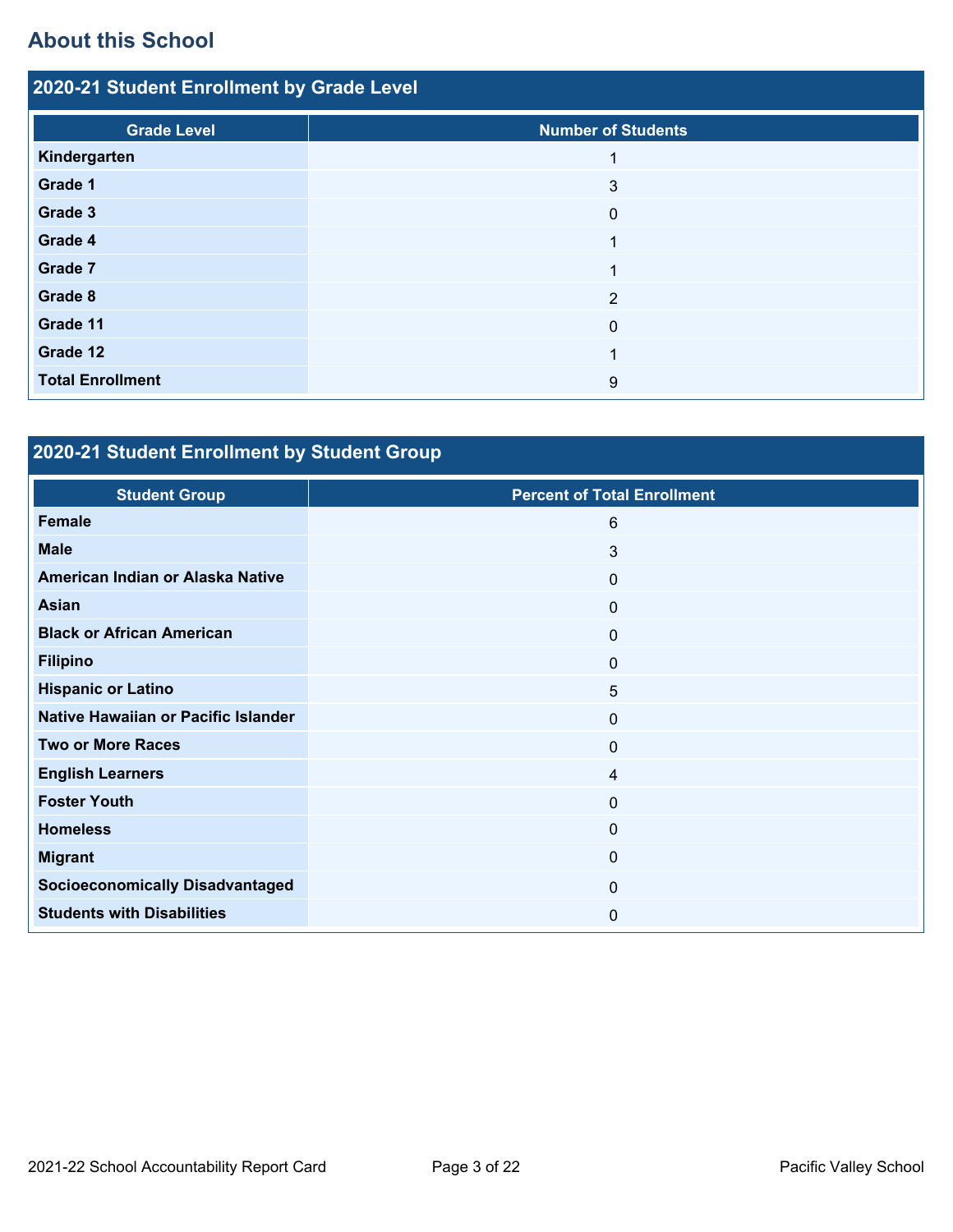# **A. Conditions of Learning State Priority: Basic**

The SARC provides the following information relevant to the State priority: Basic (Priority 1):

- Degree to which teachers are appropriately assigned and fully credentialed in the subject area and for the pupils they are teaching;
	- Pupils have access to standards-aligned instructional materials; and
- School facilities are maintained in good repair

Note: For more information refer to the Updated Teacher Equity Definitions web page at https://www.cde.ca.gov/pd/ee/teacherequitydefinitions.asp

# **2019-20 Teacher Preparation and Placement**

| <b>Authorization/Assignment</b>                                                                 | 2019-20 |
|-------------------------------------------------------------------------------------------------|---------|
| Fully (Preliminary or Clear) Credentialed for Subject and Student Placement (properly assigned) | 3       |
| <b>Intern Credential Holders Properly Assigned</b>                                              | 0       |
| Teachers Without Credentials and Misassignments ("ineffective" under ESSA)                      | 0       |
| Credentialed Teachers Assigned Out-of-Field ("out-of-field" under ESSA)                         | 0       |
| <b>Unknown</b>                                                                                  | 0       |
| <b>Total Teaching Positions</b>                                                                 | 3       |

Note: The data in this table is based on Full Time Equivalent (FTE) status. One FTE equals one staff member working full time; one FTE could also represent two staff members who each work 50 percent of full time. Additionally, an assignment is defined as a position that an educator is assigned to based on setting, subject, and grade level. An authorization is defined as the services that an educator is authorized to provide to students.

# **2019-20 Teachers Without Credentials and Misassignments (considered "ineffective" under ESSA)**

| <b>Authorization/Assignment</b>                              | 2019-20 |
|--------------------------------------------------------------|---------|
| <b>Permits and Waivers</b>                                   | 0       |
| <b>Misassignments</b>                                        | 0       |
| <b>Vacant Positions</b>                                      | 0       |
| <b>Total Teachers Without Credentials and Misassignments</b> | 0       |

# **2019-20 Credentialed Teachers Assigned Out-of-Field (considered "out-of-field" under ESSA)**

| <b>Indicator</b>                                              | 2019-20 |
|---------------------------------------------------------------|---------|
| <b>Credentialed Teachers Authorized on a Permit or Waiver</b> |         |
| <b>Local Assignment Options</b>                               |         |
| <b>Total Out-of-Field Teachers</b>                            |         |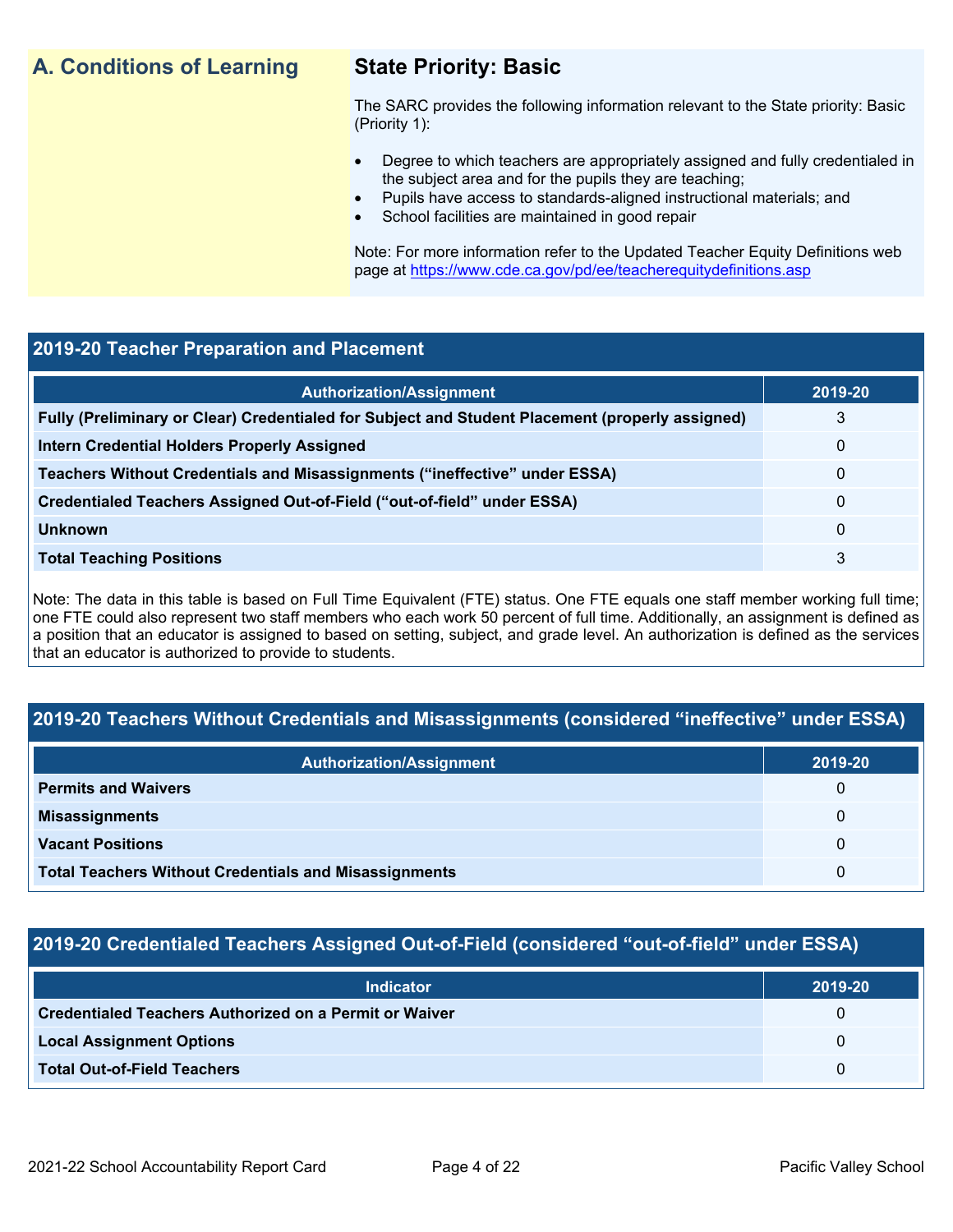### **2019-20 Class Assignments Indicator 2019-20 Misassignments for English Learners** (a percentage of all the classes with English learners taught by teachers that are misassigned) 0 **No credential, permit or authorization to teach** (a percentage of all the classes taught by teachers with no record of an authorization to teach) 0

# **2021-22 Quality, Currency, Availability of Textbooks and Other Instructional Materials**

In Big Sur Unified School District, it is determined that each course and each student had sufficient and good quality textbooks, instructional materials, or science lab equipment pursuant to the settlement of Williams v. the State of California. All students, including English learners, are given their own individual standards-aligned textbooks or instructional materials, or both, in core subjects for use in the classroom and to take home. Textbooks and supplementary materials are adopted according to a cycle developed by the State Department of Education, making the textbooks used in the school the most current available. Materials approved for use by the State are reviewed by all teachers and a recommendation is made to the School Board by a selection committee composed of teachers and administrators. All recommended materials are available for parent examination at the district office prior to adoption. The table displays information about the quality, currency, and availability of the standardsaligned textbooks and other instructional materials available at the time of publication.

### **Year and month in which the data were collected** January, 2021

| <b>Subject</b>               | Textbooks and Other Instructional Materials/year of<br><b>Adoption</b>                                                                                                                                                                                                                                                                                                                                                                                                                                                                                                                                                                                                                                                     | <b>From</b><br><b>Most</b><br><b>Recent</b><br><b>Adoption</b> | <b>Percent</b><br><b>Students</b><br><b>Lacking Own</b><br><b>Assigned</b><br>Copy |
|------------------------------|----------------------------------------------------------------------------------------------------------------------------------------------------------------------------------------------------------------------------------------------------------------------------------------------------------------------------------------------------------------------------------------------------------------------------------------------------------------------------------------------------------------------------------------------------------------------------------------------------------------------------------------------------------------------------------------------------------------------------|----------------------------------------------------------------|------------------------------------------------------------------------------------|
| <b>Reading/Language Arts</b> | (K-5th) McGraw Hill Reading Wonders (subscription) and<br>Literature Anthology Grade 3 and 4 Books. 2017; McGraw<br>Hill Education, Wonders Reading Writing Workshop CA,<br>2017; McGraw Hill Education, Wonders Literature Anthology<br>CA, 2017; McGraw Hill Education, Your Turn Practice Book,<br>2017; McGraw Hill Wonders, 4th grade, 2016-17; McGraw<br>Hill Wonders program with an on-line component, 2017;<br>(6th-8th) McGraw Hill Connect Ed ELA grade 6,7 Online<br>platform, CA 2017<br>(9th-12th) McGraw Hill Connect Ed ELA grade 9,10,12 Online<br>platform, CA 2017<br>(9th-12th) The Saint Martin's Guide to Writing 11th Edition.<br>Bedford St. Martins, 2016 Macmillan higher ed (college and<br>AP) | Yes                                                            | 0.0                                                                                |
| <b>Mathematics</b>           | (K-3rd) Houghton Mifflin Harcourt, CA Go Math,<br>$\bullet$<br>2015<br>(4th-5th) Houghton Mifflin, Go Math CA, 2015 /<br>2015<br>(4th-8th) Big Ideas Math Common Core Curriculum<br>CA, Course 2 & 3, 2015 / 2015                                                                                                                                                                                                                                                                                                                                                                                                                                                                                                          | Yes                                                            | 0.0                                                                                |
| <b>Science</b>               | (1st-5th) Houghton Mifflin Harcourt, Science<br><b>Fusion, 2017</b>                                                                                                                                                                                                                                                                                                                                                                                                                                                                                                                                                                                                                                                        | Yes                                                            | 0.0                                                                                |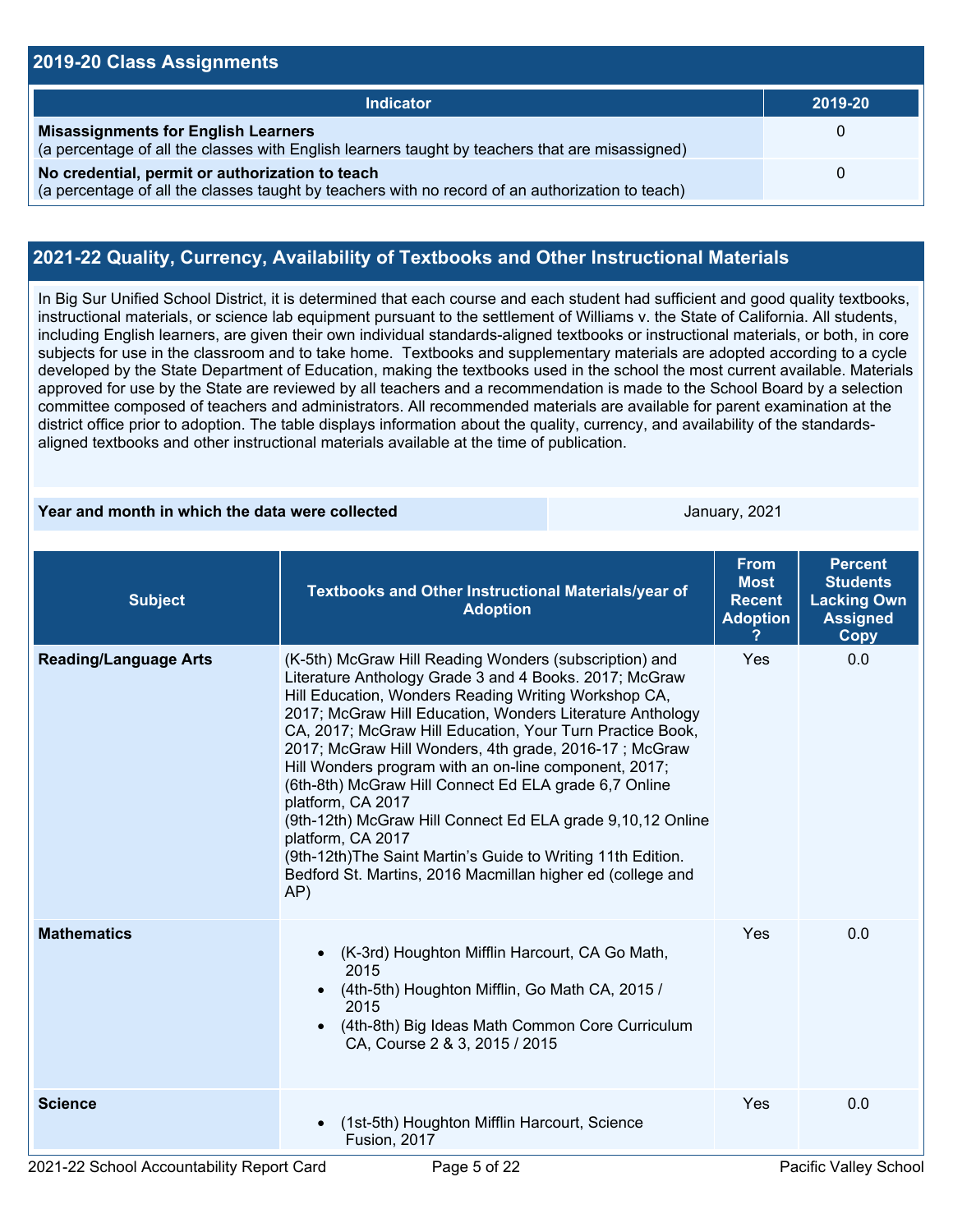|                                                        | (6th-7th) Houghton Mifflin Harcourt, Science<br><b>Fusion, 2017</b><br>(9th-10th) Glencoe, Earth Science, 2017<br>(9th-12th) A.P. Biology: Campbell-Reece, Biology,<br>Eighth Edition / 2014<br>(9th-12th) Student Study Guide (companion issue<br>to Campbell-Reece, Biology) / 2014<br>(9th-12th) Practicing Biology (companion issue to<br>Campbell Reece, Biology) / 2014<br>(9th-12th) AP Biology Investigative Labs; An<br>Inquiry-Based Approach (Download) / 2014<br>(9th-12th) The Princeton Review, Cracking the AP<br>Biology Exam / 2014 |     |     |
|--------------------------------------------------------|------------------------------------------------------------------------------------------------------------------------------------------------------------------------------------------------------------------------------------------------------------------------------------------------------------------------------------------------------------------------------------------------------------------------------------------------------------------------------------------------------------------------------------------------------|-----|-----|
| <b>History-Social Science</b>                          | (4th) History-Social Science CA. Studies, Houghton<br>Mifflin Harcourt, 2017<br>(5th) Harcourt, The United States: Making a New<br>Nation / 2015<br>(6th-7th) A History of the World, McGraw-Hill<br>Education 2018<br>(9th-12th) Glencoe, World History and Geography<br>Modern Times, 2018                                                                                                                                                                                                                                                         | Yes | 0.0 |
| <b>Foreign Language</b>                                | • (9th-12th) McGraw Hill Education, Edgenuity online                                                                                                                                                                                                                                                                                                                                                                                                                                                                                                 | Yes | 0.0 |
| <b>Health</b>                                          | • (9th-10th) Glencoe Health, McGraw Hill Education, 2015                                                                                                                                                                                                                                                                                                                                                                                                                                                                                             | Yes | 0.0 |
| <b>Visual and Performing Arts</b>                      | Theater with Kids Theater director                                                                                                                                                                                                                                                                                                                                                                                                                                                                                                                   | Yes | 0.0 |
| <b>Science Laboratory Equipment</b><br>$(grades 9-12)$ | *Current biology program and materials including STEAM kits<br>and project                                                                                                                                                                                                                                                                                                                                                                                                                                                                           | Yes | 0.0 |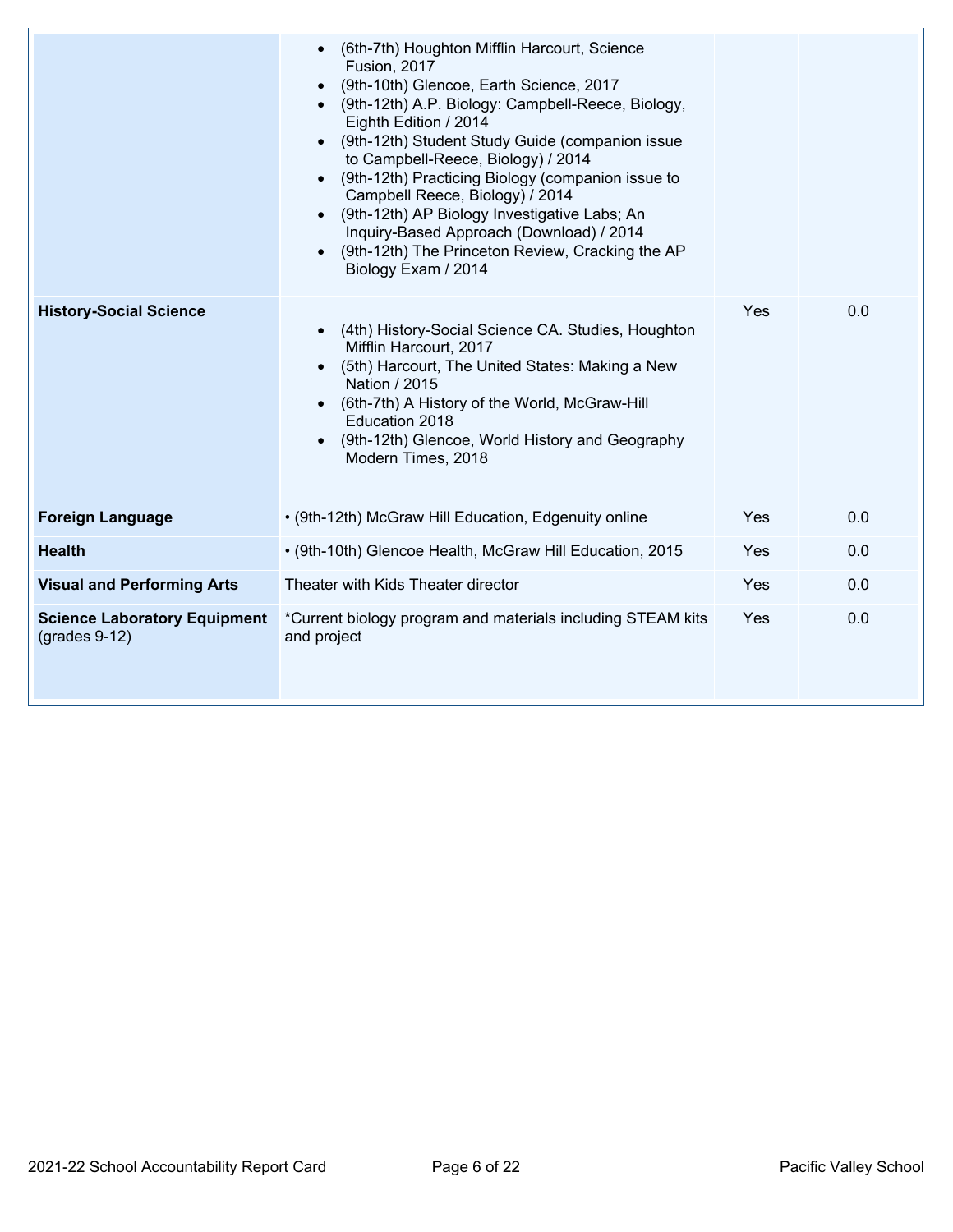## **School Facility Conditions and Planned Improvements**

The Pacific Valley School campus was originally constructed in 1953. Our campus is located on a five acre parcel controlled by the United States Forest Service. The campus is located on Highway one on a remote stretch of highway that hugs the rugged south coast of Big Sur. Because of our remoteness, there is no available connection to the power grid, sewer system or water system. The campus is independent of county or city services except for phone and garbage. Our campus is powered by a stand-alone power plant comprised of hybrid solar panel grid and 50 KW propane generators that store generated energy to 32 deep cell batteries. Stored and generated energy is converted to AC by Out Back inverters. A water well, storage tank and gravity fed water lines supply water storage capacity of 18,000 gallons. The power plant, water system and sewer system are included in the comprehensive safety plan and are managed according to the state health department standards and the Office of Public-School Construction facilities standards. Other facilities on campus include the main building with three classrooms and a kitchen, an office portable, a maintenance shop portable with kitchen storage, two relocatable classrooms, triple wide modular unit with a kitchen and handicap restroom,storage sheds, a generator shed, a hazardous materials storage shed and a cabin for the administrator's overnight lodging.

Routine Maintenance Budget (General Fund - State required minimum of 3% of total general fund expenditures) The district maintains its own roofing, plumbing, heating, electrical systems, interior or exterior painting, and floor systems with a combination of maintenance staff and hiring of outside contractors. In 21-22, a full-time maintenance worker was hired so as to alleviate the need to hire outside contractors for minor maintenance needs. The budget for 21-22 has a routine maintenance budget of \$73,560, which exceeds the state's minimum requirement of 3% of the district's general fund expenditures. The maintenance budget pays for routine maintenance projects. Other major maintenance projects have been funded through state & federal grants. In 19-20 the district completed a \$170,889 construction project through a California State Hardship Grant to upgrade the district's septic system. The district supplies its own power sources because the district is off the power grid due to its remote location. Prop 39 funding in the amount of \$71,000 enabled the district to upgrade its energy efficiency by upgrading lighting and heaters. The superintendent/principal coordinates with one part-time custodian and the one full time maintenance worker to ensure campus facilities are kept clean and safe for students and staff. Due to issues related to Covid, the cleaning and sanitizing of all district facilities is a high priority and all facilities are cleaned daily. Teachers and students maintain daily cleanup for student projects.

#### **Year and month of the most recent FIT report** March 2021

| <b>System Inspected</b>                                                | Rate<br>Good | <b>Rate</b><br>Fair | Rate<br><b>Poor</b> | <b>Repair Needed and Action Taken or Planned</b>                              |
|------------------------------------------------------------------------|--------------|---------------------|---------------------|-------------------------------------------------------------------------------|
| <b>Systems:</b><br>Gas Leaks, Mechanical/HVAC, Sewer                   | X            |                     |                     | Septic project completed 2019-2020                                            |
| Interior:<br><b>Interior Surfaces</b>                                  | X            |                     |                     |                                                                               |
| <b>Cleanliness:</b><br>Overall Cleanliness, Pest/Vermin Infestation    | X            |                     |                     |                                                                               |
| <b>Electrical</b>                                                      | X            |                     |                     | Project completed 2017. Prop 39 energy<br>efficiency projects completed 20-21 |
| <b>Restrooms/Fountains:</b><br>Restrooms, Sinks/ Fountains             | $\mathsf{X}$ |                     |                     |                                                                               |
| Safety:<br>Fire Safety, Hazardous Materials                            | X            |                     |                     |                                                                               |
| Structural:<br>Structural Damage, Roofs                                | X            |                     |                     |                                                                               |
| External:<br>Playground/School Grounds, Windows/<br>Doors/Gates/Fences | X            |                     |                     |                                                                               |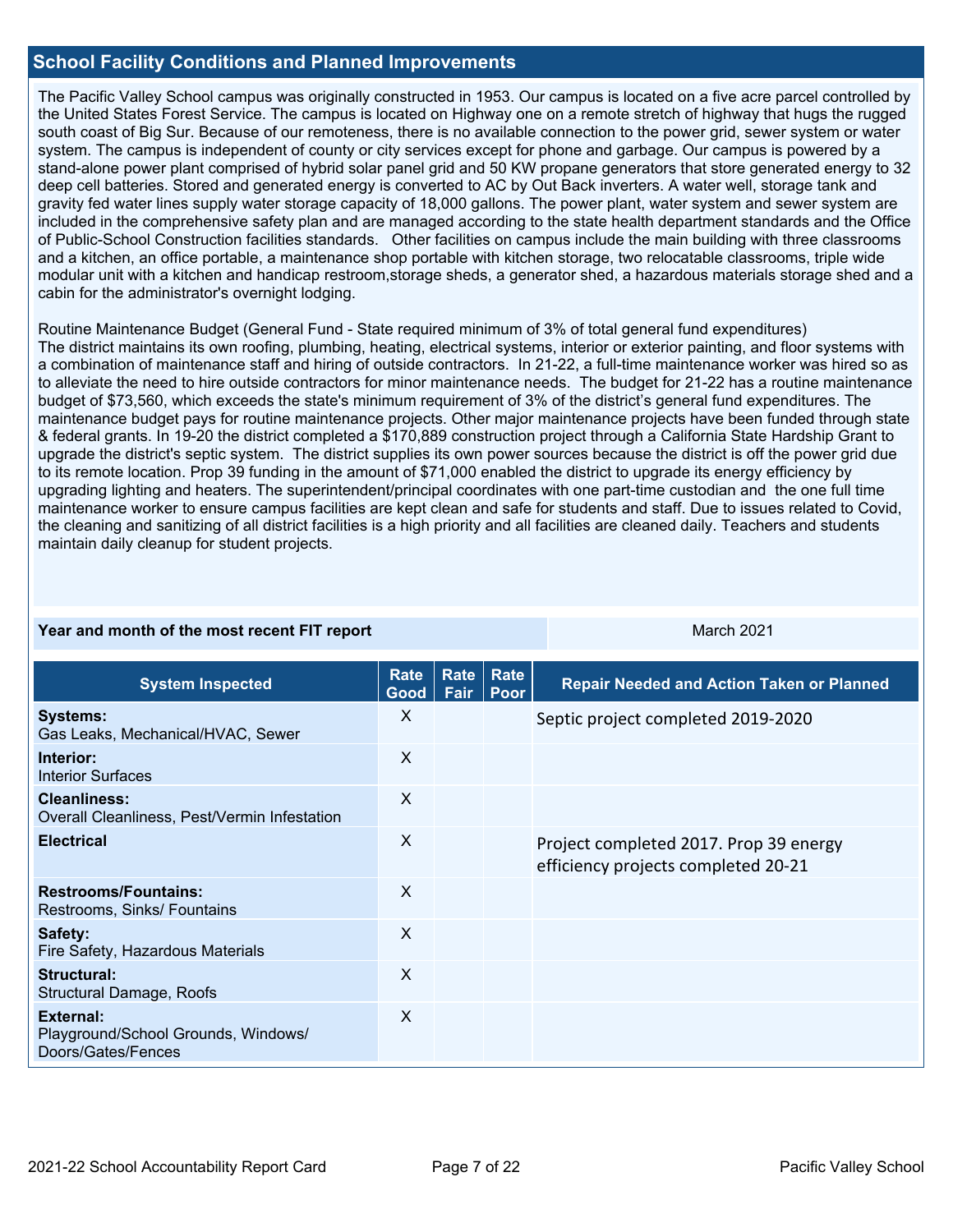| <b>Overall Facility Rate</b> |      |      |      |
|------------------------------|------|------|------|
| <b>Exemplary</b>             | Good | Fair | Poor |
|                              |      |      |      |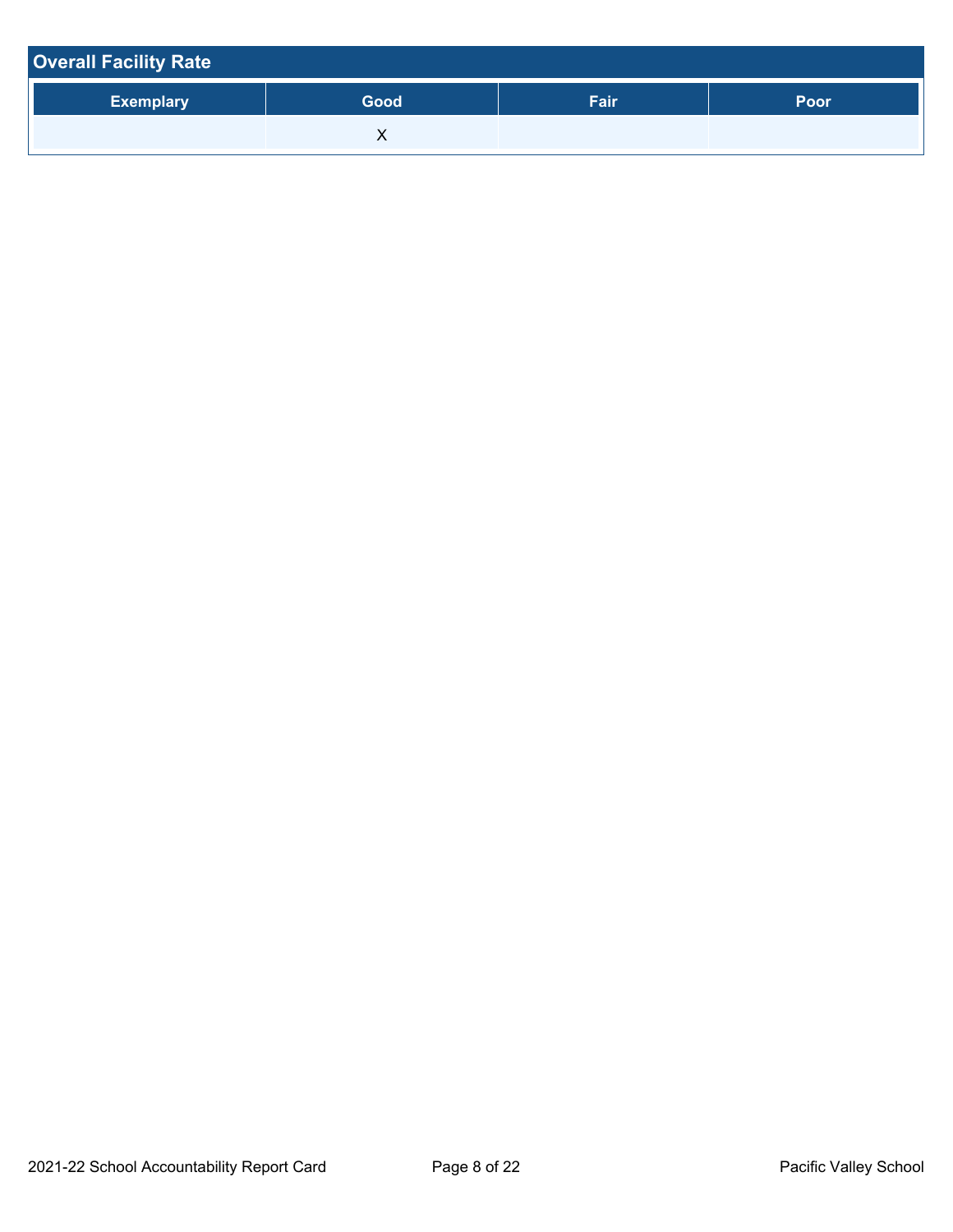# **B. Pupil Outcomes State Priority: Pupil Achievement**

The SARC provides the following information relevant to the State priority: Pupil Achievement (Priority 4):

#### **Statewide Assessments**

(i.e., California Assessment of Student Performance and Progress [CAASPP] System includes the Smarter Balanced Summative Assessments for students in the general education population and the California Alternate Assessments [CAAs] for English language arts/literacy [ELA] and mathematics given in grades three through eight and grade eleven. Only eligible students may participate in the administration of the CAAs. CAAs items are aligned with alternate achievement standards, which are linked with the Common Core State Standards [CCSS] for students with the most significant cognitive disabilities).

The CAASPP System encompasses the following assessments and student participation requirements:

- 1. **Smarter Balanced Summative Assessments and CAAs for ELA** in grades three through eight and grade eleven.
- 2. **Smarter Balanced Summative Assessments and CAAs for mathematics** in grades three through eight and grade eleven.
- 3. **California Science Test (CAST) and CAAs for Science** in grades five, eight, and once in high school (i.e., grade ten, eleven, or twelve).

### **SARC Reporting in the 2020-2021 School Year Only**

Where the most viable option, LEAs were required to administer the statewide summative assessment in ELA and mathematics. Where a statewide summative assessment was not the most viable option for the LEA (or for one or more gradelevel[s] within the LEA) due to the pandemic, LEAs were allowed to report results from a different assessment that met the criteria established by the State Board of Education (SBE) on March 16, 2021. The assessments were required to be:

- Aligned with CA CCSS for ELA and mathematics;
- Available to students in grades 3 through 8, and grade 11; and
- Uniformly administered across a grade, grade span, school, or district to all eligible students.

#### **Options**

Note that the CAAs could only be administered in-person following health and safety requirements. If it was not viable for the LEA to administer the CAAs in person with health and safety guidelines in place, the LEA was directed to not administer the tests. There were no other assessment options available for the CAAs. Schools administered the Smarter Balanced Summative Assessments for ELA and mathematics, other assessments that meet the SBE criteria, or a combination of both, and they could only choose one of the following:

- Smarter Balanced ELA and mathematics summative assessments;
- Other assessments meeting the SBE criteria; or
- Combination of Smarter Balanced ELA and mathematics summative assessments and other assessments.

The percentage of students who have successfully completed courses that satisfy the requirements for entrance to the University of California and the California State University, or career technical education sequences or programs of study.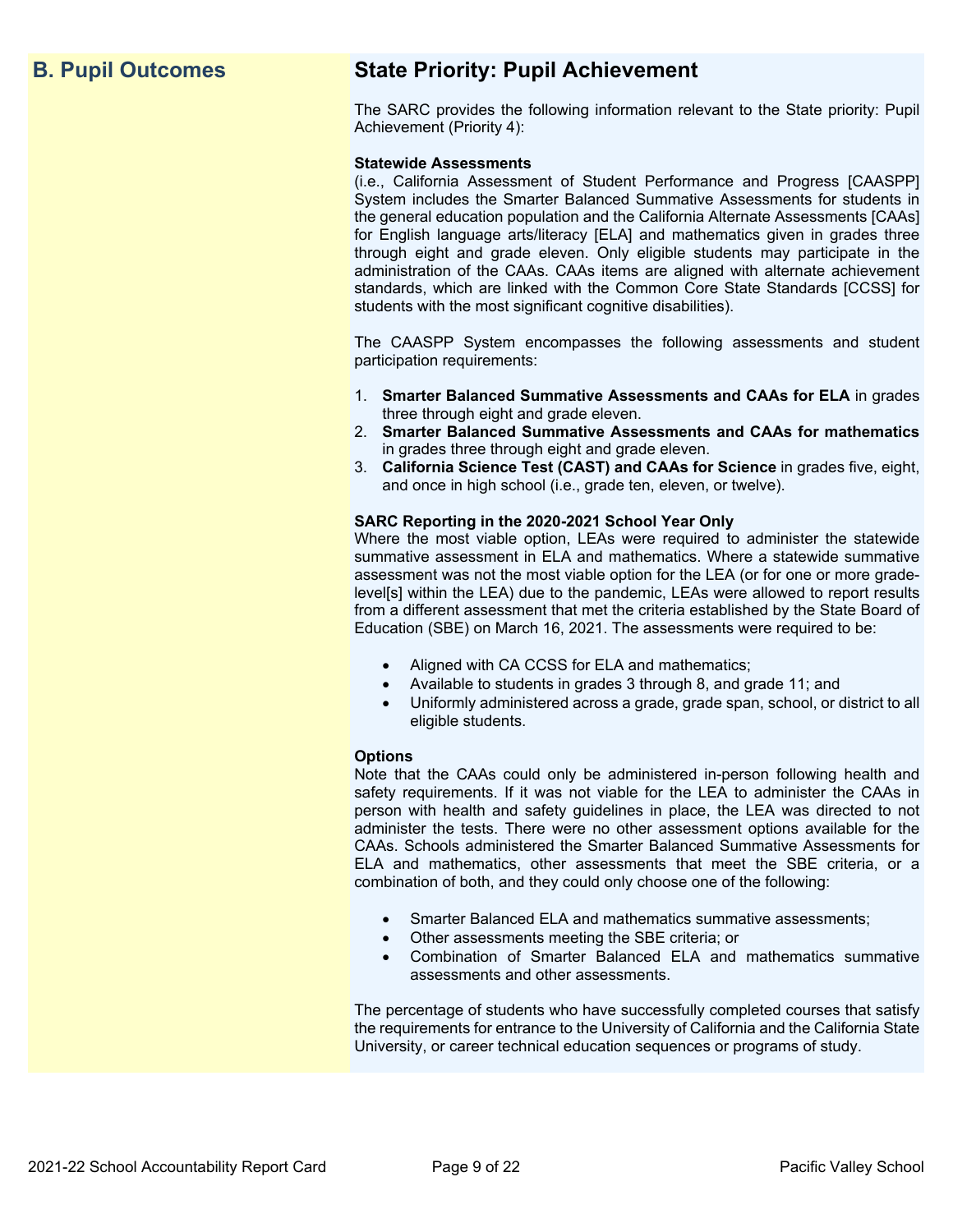## **Percentage of Students Meeting or Exceeding the State Standard on CAASPP**

This table displays CAASPP test results in ELA and mathematics for all students grades three through eight and grade eleven taking and completing a state-administered assessment.

The 2019-2020 data cells with N/A values indicate that the 2019-2020 data are not available due to the COVID-19 pandemic and resulting summative test suspension. The Executive Order N-30-20 was issued which waived the assessment, accountability, and reporting requirements for the 2019-2020 school year.

The 2020-2021 data cells have N/A values because these data are not comparable to other year data due to the COVID-19 pandemic during the 2020-2021 school year. Where the CAASPP assessments in ELA and/or mathematics is not the most viable option, the LEAs were allowed to administer local assessments. Therefore, the 2020-2021 data between school years for the school, district, state are not an accurate comparison. As such, it is inappropriate to compare results of the 2020-2021 school year to other school years.

| Subject                                                              | <b>School</b><br>2019-20 | <b>School</b><br>2020-21 | <b>District</b><br>2019-20 | <b>District</b><br>2020-21 | <b>State</b><br>2019-20 | <b>State</b><br>2020-21 |
|----------------------------------------------------------------------|--------------------------|--------------------------|----------------------------|----------------------------|-------------------------|-------------------------|
| <b>English Language Arts/Literacy</b><br>$\left($ grades 3-8 and 11) | N/A                      | N/A                      | N/A                        | N/A                        | N/A                     | N/A                     |
| <b>Mathematics</b><br>$(grades 3-8 and 11)$                          | N/A                      | N/A                      | N/A                        | N/A                        | N/A                     | N/A                     |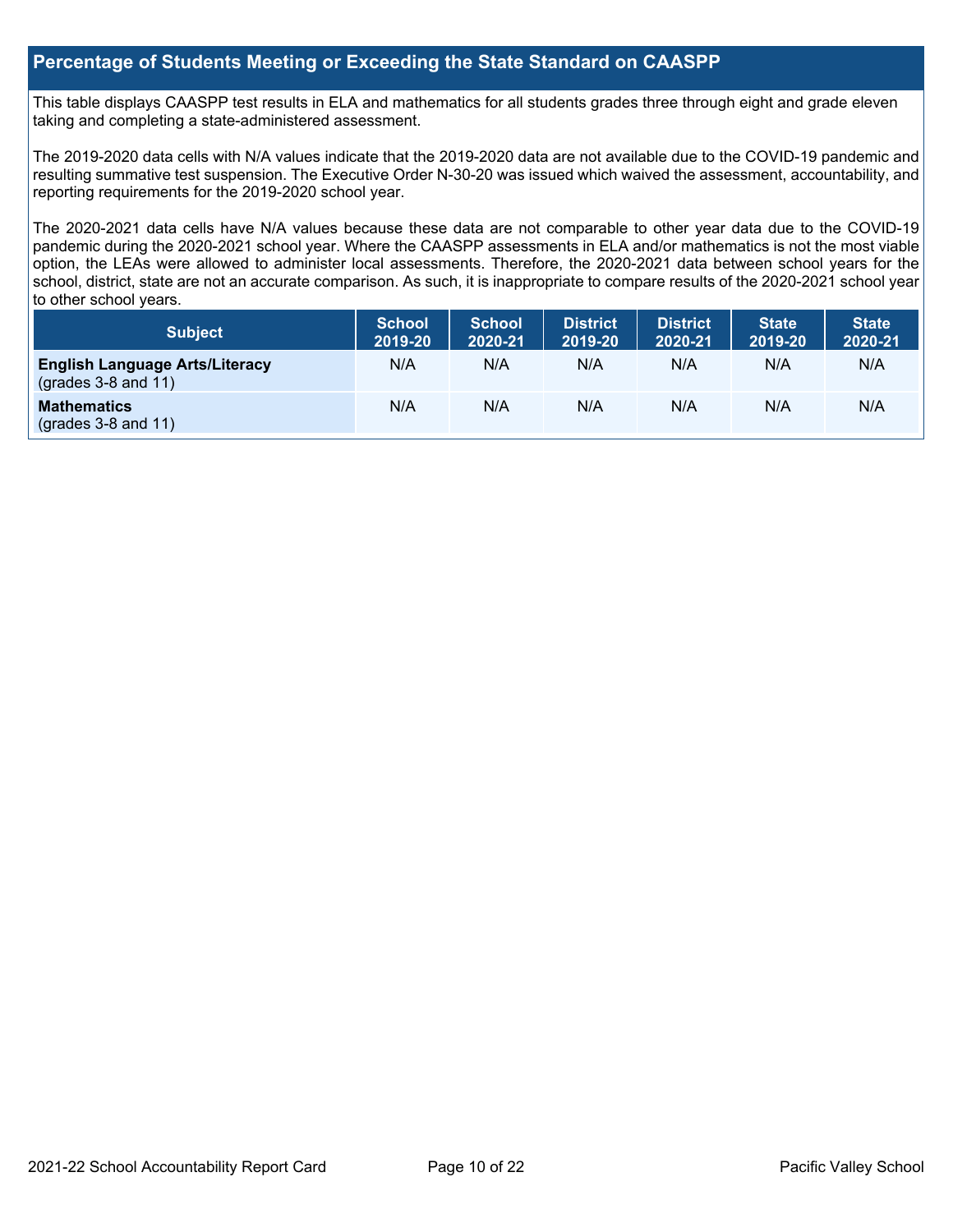# **2020-21 CAASPP Test Results in ELA by Student Group**

This table displays CAASPP test results in ELA by student group for students grades three through eight and grade eleven taking and completing a state-administered assessment. The CDE will populate this table for schools in cases where the school administered the CAASPP assessment. In cases where the school administered a local assessment instead of CAASPP, the CDE will populate this table with "NT" values, meaning this school did not test students using the CAASPP. See the local assessment(s) table for more information.

| <b>CAASPP</b><br><b>Student Groups</b>               | <b>CAASPP</b><br><b>Total</b><br><b>Enrollment</b> | <b>CAASPP</b><br><b>Number</b><br><b>Tested</b> | <b>CAASPP</b><br><b>Percent</b><br><b>Tested</b> | <b>CAASPP</b><br><b>Percent</b><br><b>Not Tested</b> | <b>CAASPP</b><br><b>Percent</b><br>Met or<br><b>Exceeded</b> |
|------------------------------------------------------|----------------------------------------------------|-------------------------------------------------|--------------------------------------------------|------------------------------------------------------|--------------------------------------------------------------|
| <b>All Students</b>                                  | 9                                                  | $\overline{4}$                                  | 100                                              | $\mathbf 0$                                          |                                                              |
| <b>Female</b>                                        | $\overline{2}$                                     | $\overline{2}$                                  | 100                                              | $\mathbf 0$                                          |                                                              |
| <b>Male</b>                                          | $\overline{2}$                                     | $\overline{2}$                                  | 100                                              | $\mathbf 0$                                          |                                                              |
| American Indian or Alaska Native                     | $\mathbf 0$                                        | $\pmb{0}$                                       | $\mathbf 0$                                      | $\mathbf 0$                                          | 0                                                            |
| <b>Asian</b>                                         | $\mathbf 0$                                        | $\pmb{0}$                                       | $\mathbf 0$                                      | $\mathbf 0$                                          | $\mathbf{0}$                                                 |
| <b>Black or African American</b>                     | $\mathbf 0$                                        | $\mathbf 0$                                     | $\mathbf 0$                                      | $\mathbf 0$                                          | 0                                                            |
| <b>Filipino</b>                                      | $\mathbf 0$                                        |                                                 |                                                  |                                                      |                                                              |
| <b>Hispanic or Latino</b>                            | $\overline{2}$                                     | $\overline{2}$                                  | 100                                              |                                                      |                                                              |
| <b>Native Hawaiian or Pacific Islander</b>           | $\mathbf 0$                                        | $\pmb{0}$                                       | $\mathbf 0$                                      | $\mathbf 0$                                          | 0                                                            |
| <b>Two or More Races</b>                             | 1                                                  | 1                                               | 100                                              | $\mathbf 0$                                          |                                                              |
| <b>White</b>                                         | 1                                                  | 1                                               | 100                                              | $\mathbf 0$                                          |                                                              |
| <b>English Learners</b>                              | $\overline{2}$                                     | $\overline{2}$                                  | 100                                              | $\mathbf 0$                                          |                                                              |
| <b>Foster Youth</b>                                  | $\Omega$                                           | $\mathbf 0$                                     | $\mathbf{0}$                                     | $\mathbf 0$                                          | 0                                                            |
| <b>Homeless</b>                                      | $\mathbf 0$                                        | $\mathbf 0$                                     | $\mathbf 0$                                      | $\mathbf 0$                                          | 0                                                            |
| <b>Military</b>                                      | $\mathbf 0$                                        |                                                 |                                                  |                                                      |                                                              |
| <b>Socioeconomically Disadvantaged</b>               | $\overline{2}$                                     | $\overline{2}$                                  | 100                                              | $\mathbf 0$                                          |                                                              |
| <b>Students Receiving Migrant Education Services</b> | $\mathbf 0$                                        | 0                                               | $\mathbf 0$                                      | $\mathbf 0$                                          | 0                                                            |
| <b>Students with Disabilities</b>                    | $\overline{2}$                                     | $\overline{2}$                                  | 100                                              | $\mathbf 0$                                          |                                                              |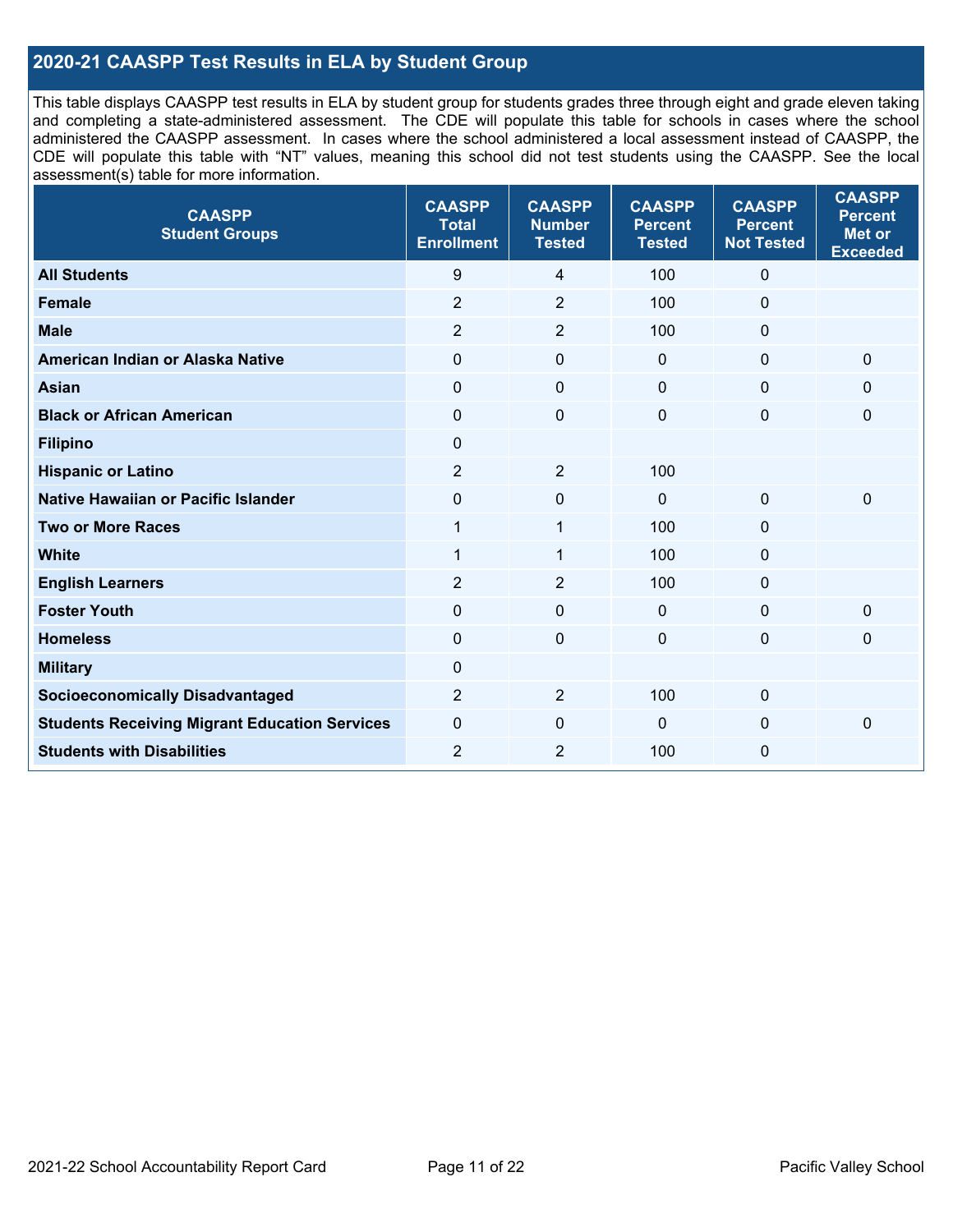# **2020-21 CAASPP Test Results in Math by Student Group**

This table displays CAASPP test results in Math by student group for students grades three through eight and grade eleven taking and completing a state-administered assessment. The CDE will populate this table for schools in cases where the school administered the CAASPP assessment. In cases where the school administered a local assessment instead of CAASPP, the CDE will populate this table with "NT" values, meaning this school did not test students using the CAASPP. See the local assessment(s) table for more information.

| <b>CAASPP</b><br><b>Student Groups</b>               | <b>CAASPP</b><br><b>Total</b><br><b>Enrollment</b> | <b>CAASPP</b><br><b>Number</b><br><b>Tested</b> | <b>CAASPP</b><br><b>Percent</b><br><b>Tested</b> | <b>CAASPP</b><br><b>Percent</b><br><b>Not Tested</b> | <b>CAASPP</b><br><b>Percent</b><br><b>Met or</b><br><b>Exceeded</b> |
|------------------------------------------------------|----------------------------------------------------|-------------------------------------------------|--------------------------------------------------|------------------------------------------------------|---------------------------------------------------------------------|
| <b>All Students</b>                                  | $9\,$                                              | 4                                               | 100                                              | $\Omega$                                             |                                                                     |
| <b>Female</b>                                        | $\overline{2}$                                     | $\overline{2}$                                  | 100                                              | $\mathbf 0$                                          |                                                                     |
| <b>Male</b>                                          | 2                                                  | $\overline{2}$                                  | 100                                              | 0                                                    |                                                                     |
| American Indian or Alaska Native                     | $\mathbf 0$                                        | $\pmb{0}$                                       | $\mathbf 0$                                      | 0                                                    | $\mathbf 0$                                                         |
| <b>Asian</b>                                         | $\mathbf 0$                                        | $\pmb{0}$                                       | $\mathbf 0$                                      | 0                                                    | $\mathbf 0$                                                         |
| <b>Black or African American</b>                     | $\mathbf{0}$                                       | 0                                               | $\mathbf 0$                                      | 0                                                    | 0                                                                   |
| <b>Filipino</b>                                      | $-0$                                               |                                                 |                                                  |                                                      |                                                                     |
| <b>Hispanic or Latino</b>                            | 2                                                  | $\overline{2}$                                  | 100                                              | 0                                                    |                                                                     |
| Native Hawaiian or Pacific Islander                  | $\mathbf 0$                                        | 0                                               | $\mathbf 0$                                      | 0                                                    | $\mathbf 0$                                                         |
| <b>Two or More Races</b>                             | $\mathbf{1}$                                       | $\mathbf{1}$                                    | 100                                              | 0                                                    |                                                                     |
| <b>White</b>                                         | $\mathbf{1}$                                       | $\mathbf{1}$                                    | 100                                              | 0                                                    |                                                                     |
| <b>English Learners</b>                              | $\overline{2}$                                     | $\overline{2}$                                  | 100                                              | 0                                                    |                                                                     |
| <b>Foster Youth</b>                                  | $\mathbf{0}$                                       | 0                                               | $\mathbf 0$                                      | 0                                                    | $\mathbf 0$                                                         |
| <b>Homeless</b>                                      | $\mathbf{0}$                                       | $\mathbf 0$                                     | $\mathbf 0$                                      | 0                                                    | $\mathbf 0$                                                         |
| <b>Military</b>                                      | $\mathbf 0$                                        |                                                 |                                                  |                                                      |                                                                     |
| <b>Socioeconomically Disadvantaged</b>               | $\overline{2}$                                     | $\overline{2}$                                  | 100                                              | 0                                                    |                                                                     |
| <b>Students Receiving Migrant Education Services</b> | $\mathbf 0$                                        | $\mathbf 0$                                     | $\mathbf 0$                                      | 0                                                    | $\mathbf 0$                                                         |
| <b>Students with Disabilities</b>                    | $\overline{2}$                                     | 2                                               | 100                                              | 0                                                    |                                                                     |

# **2020-21 Local Assessment Test Results in ELA by Student Group**

This table displays Local Assessment test results in ELA by student group for students grades three through eight and grade eleven. LEAs/schools will populate this table for schools in cases where the school administered a local assessment. In cases where the school administered the CAASPP assessment, LEAs/schools will populate this table with "N/A" values in all cells, meaning this table is Not Applicable for this school.

| <b>All Students</b>                    | 9              | 4              |  | 50 |
|----------------------------------------|----------------|----------------|--|----|
| Female                                 |                | 2              |  |    |
| <b>Male</b>                            | 2              | 2              |  |    |
| <b>Hispanic or Latino</b>              | $\overline{2}$ | 2              |  |    |
| <b>English Learners</b>                | $\mathfrak{p}$ | 2              |  |    |
| <b>Socioeconomically Disadvantaged</b> | າ              | $\overline{2}$ |  |    |
| <b>Students with Disabilities</b>      | ົ              | 2              |  |    |
| <b>All Students</b>                    | 9              | 4              |  |    |

2021-22 School Accountability Report Card Page 12 of 22 Pacific Valley School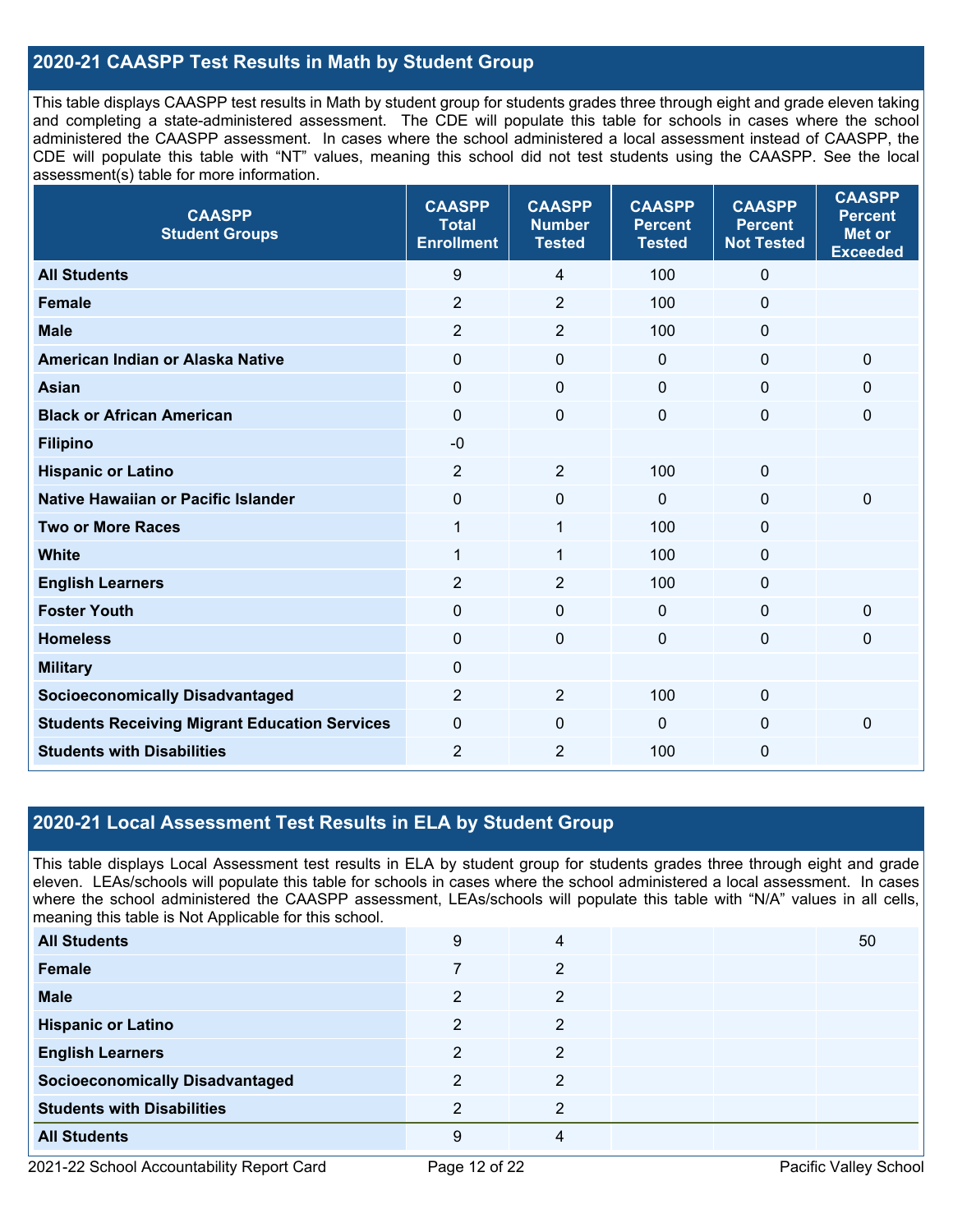| Female                                                                                     |   | 2 |  |  |  |  |
|--------------------------------------------------------------------------------------------|---|---|--|--|--|--|
| <b>Male</b>                                                                                | າ | 2 |  |  |  |  |
| <b>Hispanic or Latino</b>                                                                  | 2 | 2 |  |  |  |  |
| <b>English Learners</b>                                                                    | າ | 2 |  |  |  |  |
| <b>Socioeconomically Disadvantaged</b>                                                     | 2 | 2 |  |  |  |  |
| <b>Students with Disabilities</b>                                                          |   | 2 |  |  |  |  |
| *At or above the grade-level standard in the context of the local assessment administered. |   |   |  |  |  |  |

# **2020-21 Local Assessment Test Results in Math by Student Group**

This table displays Local Assessment test results in Math by student group for students grades three through eight and grade eleven. LEAs/schools will populate this table for schools in cases where the school administered a local assessment. In cases where the school administered the CAASPP assessment, LEAs/schools will populate this table with "N/A" values in all cells, meaning this table is Not Applicable for this school.

\*At or above the grade-level standard in the context of the local assessment administered.

# **CAASPP Test Results in Science for All Students**

This table displays the percentage of all students grades five, eight, and High School meeting or exceeding the State Standard.

The 2019-2020 data cells with N/A values indicate that the 2019-2020 data are not available due to the COVID-19 pandemic and resulting summative testing suspension. The Executive Order N-30-20 was issued which waived the assessment, accountability, and reporting requirements for the 2019-2020 school year.

For any 2020-2021 data cells with N/T values indicate that this school did not test students using the CAASPP Science.

| <b>Subject</b>                                  | <b>School</b> | <b>School</b> | <b>District</b> | District | <b>State</b> | State <sup>1</sup> |
|-------------------------------------------------|---------------|---------------|-----------------|----------|--------------|--------------------|
|                                                 | 2019-20       | 2020-21       | 2019-20         | 2020-21  | 2019-20      | 2020-21            |
| <b>Science</b><br>(grades 5, 8 and high school) | N/A           |               | N/A             |          | N/A          |                    |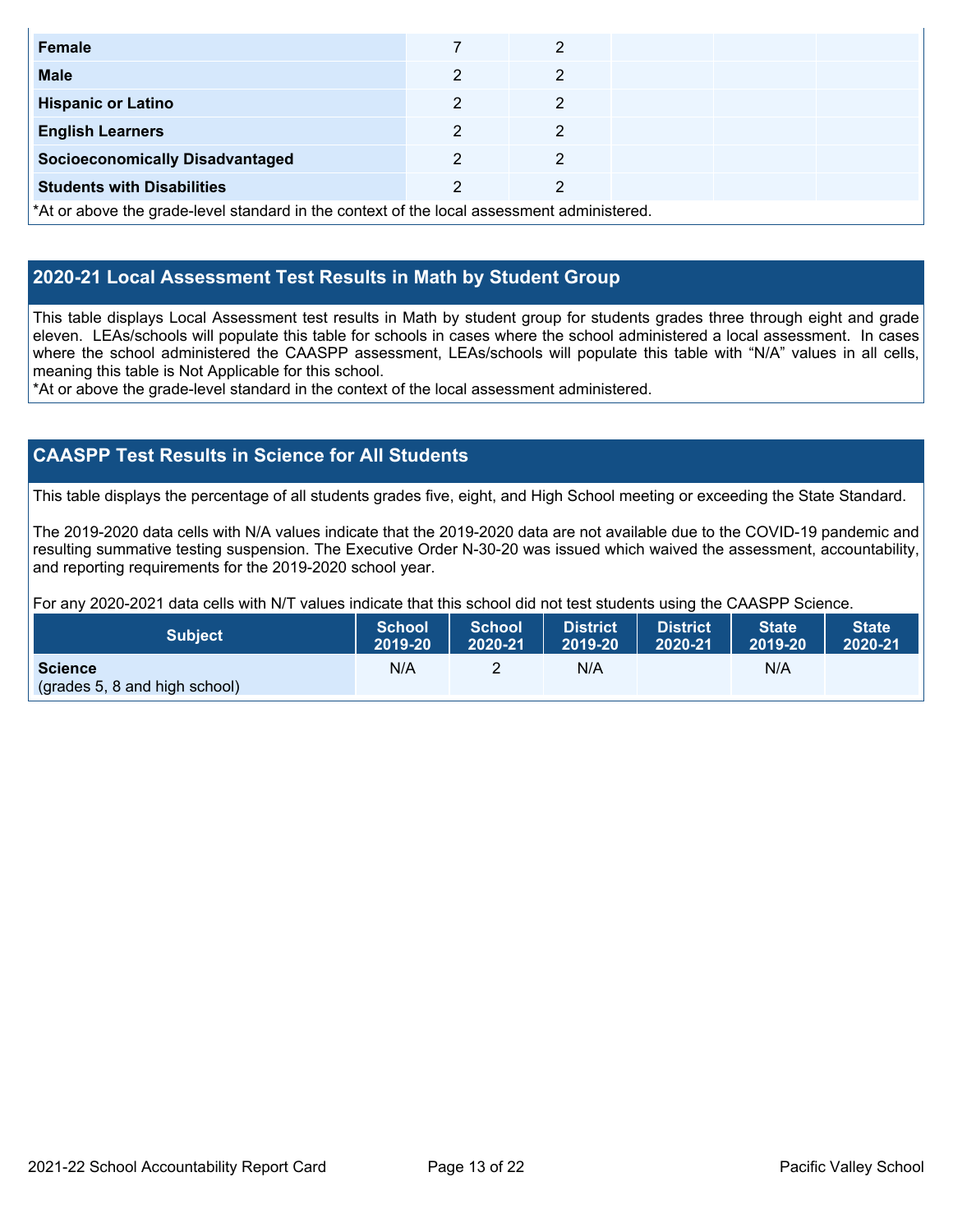# **2020-21 CAASPP Test Results in Science by Student Group**

This table displays CAASPP test results in Science by student group for students grades five, eight, and High School. For any data cells with N/T values indicate that this school did not test students using the CAASPP Science.

| <b>Student Group</b>                                 | <b>Total</b><br><b>Enrollment</b> | <b>Number</b><br><b>Tested</b> | <b>Percent</b><br><b>Tested</b> | <b>Percent</b><br><b>Not Tested</b> | <b>Percent</b><br><b>Met or</b><br><b>Exceeded</b> |
|------------------------------------------------------|-----------------------------------|--------------------------------|---------------------------------|-------------------------------------|----------------------------------------------------|
| <b>All Students</b>                                  | 9                                 | 4                              | 100                             | $\mathbf 0$                         |                                                    |
| <b>Female</b>                                        | $\overline{2}$                    | $\overline{2}$                 | 100                             | $\mathbf 0$                         |                                                    |
| <b>Male</b>                                          | $\overline{2}$                    | $\overline{2}$                 | 100                             | $\mathbf 0$                         |                                                    |
| American Indian or Alaska Native                     | 0                                 | $\mathbf 0$                    | $\mathbf 0$                     | $\mathbf 0$                         | $\mathbf 0$                                        |
| <b>Asian</b>                                         | 0                                 | $\pmb{0}$                      | $\mathbf 0$                     | $\mathbf 0$                         | 0                                                  |
| <b>Black or African American</b>                     | 0                                 | $\pmb{0}$                      | $\pmb{0}$                       | $\mathbf 0$                         | 0                                                  |
| <b>Filipino</b>                                      |                                   |                                |                                 |                                     |                                                    |
| <b>Hispanic or Latino</b>                            | $\overline{2}$                    | $\overline{2}$                 | 100                             | $\mathbf{0}$                        |                                                    |
| Native Hawaiian or Pacific Islander                  | 0                                 | 0                              | $\mathbf{0}$                    | $\mathbf 0$                         | $\mathbf 0$                                        |
| <b>Two or More Races</b>                             | 1                                 | $\mathbf{1}$                   | 100                             | $\mathbf 0$                         |                                                    |
| <b>White</b>                                         |                                   |                                |                                 |                                     |                                                    |
| <b>English Learners</b>                              | $\overline{2}$                    | $\overline{2}$                 | 100                             | $\mathbf 0$                         |                                                    |
| <b>Foster Youth</b>                                  | $\mathbf 0$                       | $\mathbf 0$                    | $\mathbf 0$                     | $\mathbf 0$                         | $\mathbf 0$                                        |
| <b>Homeless</b>                                      | 0                                 | $\mathbf 0$                    | $\mathbf 0$                     | $\mathbf 0$                         | 0                                                  |
| <b>Military</b>                                      |                                   |                                |                                 |                                     |                                                    |
| <b>Socioeconomically Disadvantaged</b>               | $\overline{2}$                    | $\overline{2}$                 | 100                             | $\mathbf 0$                         |                                                    |
| <b>Students Receiving Migrant Education Services</b> | 0                                 | 0                              | $\mathbf{0}$                    | $\mathbf 0$                         | $\mathbf 0$                                        |
| <b>Students with Disabilities</b>                    | $\overline{2}$                    | $\overline{2}$                 | 100                             | $\mathbf 0$                         | 0                                                  |

# **B. Pupil Outcomes State Priority: Other Pupil Outcomes**

The SARC provides the following information relevant to the State priority: Other Pupil Outcomes (Priority 8): Pupil outcomes in the subject area of physical education.

# **2020-21 California Physical Fitness Test Results**

Due to the COVID-19 crisis, the Physical Fitness Test was suspended during the 2020-2021 school year and therefore no data are reported and each cell in this table is populated with "N/A."

| <b>Grade Level</b> | <b>Four of Six Fitness Standards</b> | <b>Five of Six Fitness Standards</b> | Percentage of Students Meeting   Percentage of Students Meeting   Percentage of Students Meeting<br><b>Six of Six Fitness Standards</b> |
|--------------------|--------------------------------------|--------------------------------------|-----------------------------------------------------------------------------------------------------------------------------------------|
| Grade 5            | N/A                                  | N/A                                  | N/A                                                                                                                                     |
| Grade 7            | N/A                                  | N/A                                  | N/A                                                                                                                                     |
| Grade 9            | N/A                                  | N/A                                  | N/A                                                                                                                                     |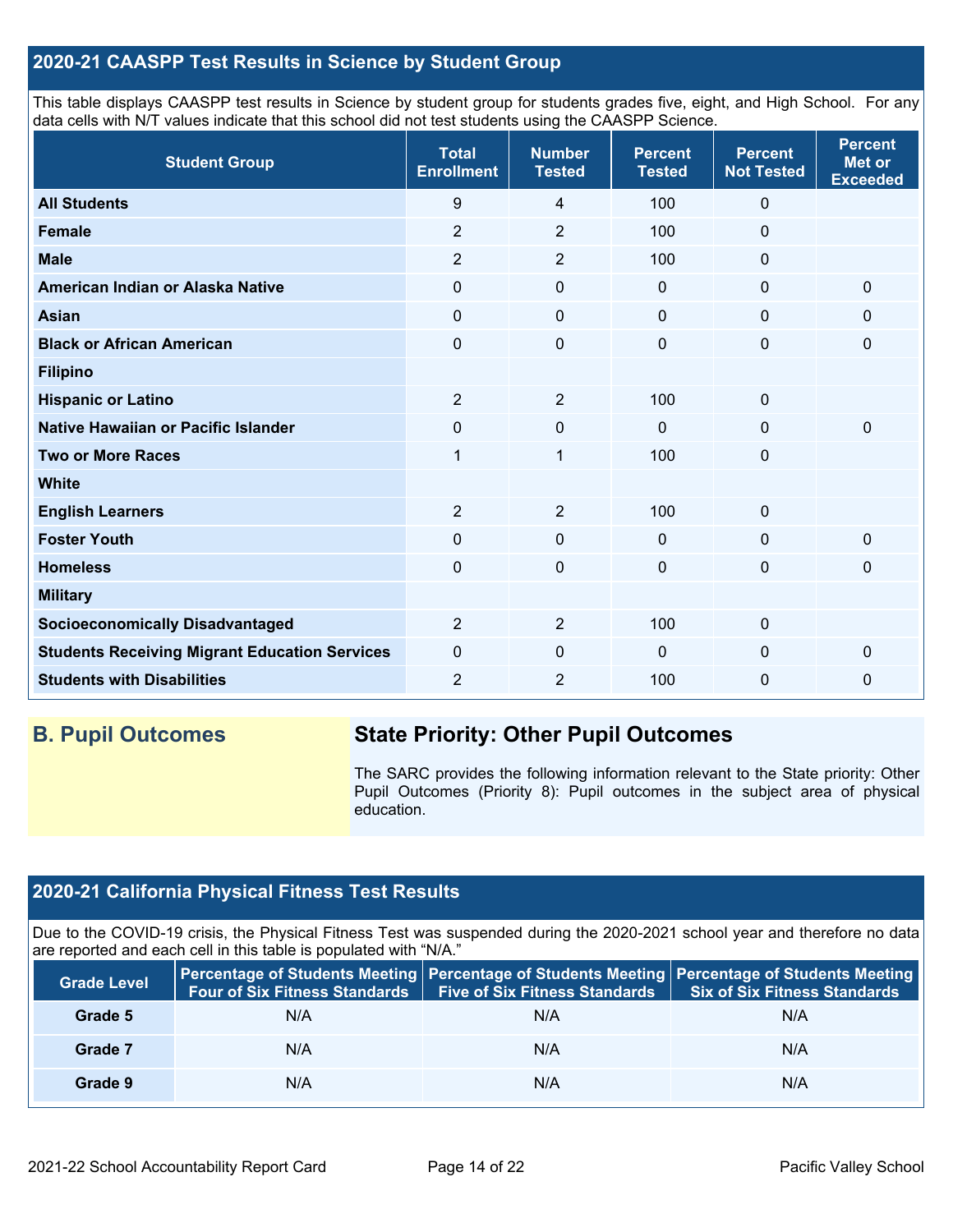# **C. Engagement State Priority: Parental Involvement**

The SARC provides the following information relevant to the State priority: Parental Involvement (Priority 3): Efforts the school district makes to seek parent input in making decisions regarding the school district and at each school site.

## **2021-22 Opportunities for Parental Involvement**

Parents are encouraged to become volunteers at the school and in the classroom. Parents may also participate in the following committees and events: LCAP development, School Site Council, field trips, PTO and/or run for the Board of Trustees.

The local community is also very supportive of the school. Pacific Valley School has forged partnerships with several area businesses and agencies, including South Coast Community Land Trust, Big Sur Health Center, US Forest Service, Big Sur Fire Brigade, Big Sur Education Council, CalTrans and Arts Council for Monterey County.

# **2020-21 Chronic Absenteeism by Student Group**

| <b>Student Group</b>                                 | <b>Cumulative</b><br><b>Enrollment</b> | <b>Chronic</b><br><b>Absenteeism</b><br>Eligible Enrollment | <b>Chronic</b><br><b>Absenteeism</b><br><b>Count</b> | <b>Chronic</b><br><b>Absenteeism</b><br><b>Rate</b> |
|------------------------------------------------------|----------------------------------------|-------------------------------------------------------------|------------------------------------------------------|-----------------------------------------------------|
| <b>All Students</b>                                  | 9                                      | 0                                                           | $\Omega$                                             | $\Omega$                                            |
| <b>Female</b>                                        | $\overline{7}$                         | 0                                                           |                                                      |                                                     |
| <b>Male</b>                                          | 2                                      | $\Omega$                                                    |                                                      |                                                     |
| American Indian or Alaska Native                     | $\mathbf 0$                            | 0                                                           | $\Omega$                                             | 0.0                                                 |
| <b>Asian</b>                                         |                                        |                                                             | 0                                                    | 0.0                                                 |
| <b>Black or African American</b>                     |                                        | 0                                                           | $\Omega$                                             | 0.0                                                 |
| <b>Filipino</b>                                      |                                        |                                                             | $\Omega$                                             | 0.0                                                 |
| <b>Hispanic or Latino</b>                            |                                        |                                                             |                                                      |                                                     |
| Native Hawaiian or Pacific Islander                  | $\overline{0}$                         | $\mathbf 0$                                                 | 0                                                    | 0.0                                                 |
| <b>Two or More Races</b>                             |                                        |                                                             | 0                                                    | 0.0                                                 |
| <b>White</b>                                         |                                        |                                                             |                                                      |                                                     |
| <b>English Learners</b>                              |                                        |                                                             |                                                      |                                                     |
| <b>Foster Youth</b>                                  |                                        |                                                             | $\Omega$                                             | 0.0                                                 |
| <b>Homeless</b>                                      | $\mathbf 0$                            | 0                                                           | $\Omega$                                             | 0.0                                                 |
| <b>Socioeconomically Disadvantaged</b>               |                                        |                                                             |                                                      |                                                     |
| <b>Students Receiving Migrant Education Services</b> | $\mathbf{0}$                           | 0                                                           | $\Omega$                                             | 0.0                                                 |
| <b>Students with Disabilities</b>                    |                                        |                                                             | 2                                                    |                                                     |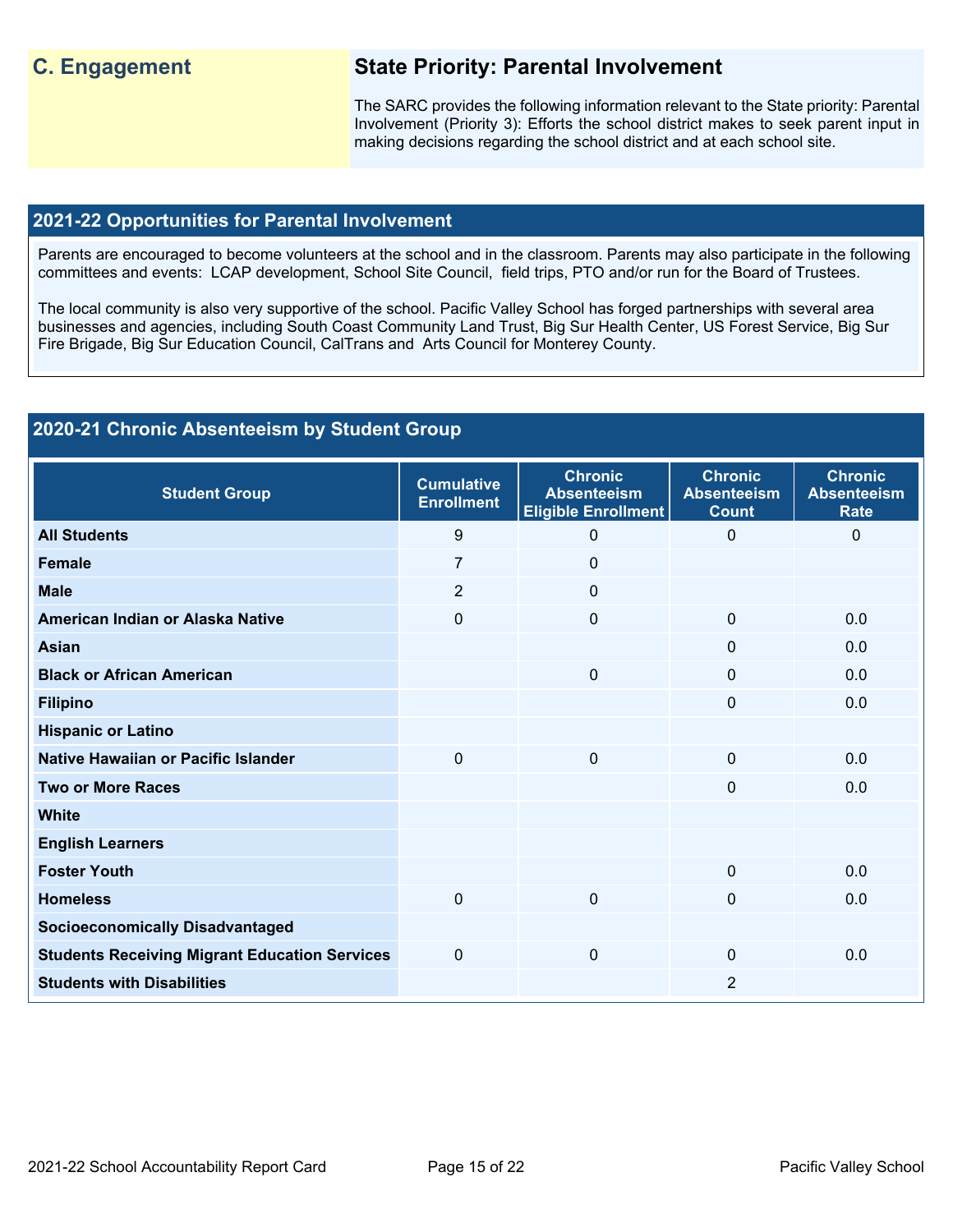# **C. Engagement State Priority: School Climate**

The SARC provides the following information relevant to the State priority: School Climate (Priority 6):

- Pupil suspension rates;
- Pupil expulsion rates; and
- Other local measures on the sense of safety

# **Suspensions and Expulsions**

This table displays suspensions and expulsions data collected between July through June, each full school year respectively. Data collected during the 2020-21 school year may not be comparable to earlier years of this collection due to differences in learning mode instruction in response to the COVID-19 pandemic.

| <b>Subject</b>     | <b>School</b><br>2018-19 | <b>School</b><br>2020-21 | <b>District</b><br>2018-19 | <b>District</b><br>2020-21 | <b>State</b><br>2018-19 | <b>State</b><br>2020-21 |
|--------------------|--------------------------|--------------------------|----------------------------|----------------------------|-------------------------|-------------------------|
| <b>Suspensions</b> |                          | 0.00                     |                            | 0.00                       |                         |                         |
| <b>Expulsions</b>  | 0.00                     | 0.00                     | 0.00                       | 0.00                       |                         |                         |

This table displays suspensions and expulsions data collected between July through February, partial school year due to the COVID-19 pandemic. The 2019-2020 suspensions and expulsions rate data are not comparable to other year data because the 2019-2020 school year is a partial school year due to the COVID-19 crisis. As such, it would be inappropriate to make any comparisons in rates of suspensions and expulsions in the 2019-2020 school year compared to other school years.

| <b>Subject</b>     | <b>School</b><br>2019-20 | <b>District</b><br>2019-20 | <b>State</b><br>2019-20 |
|--------------------|--------------------------|----------------------------|-------------------------|
| <b>Suspensions</b> | 0.00                     | 0.00                       |                         |
| <b>Expulsions</b>  | 0.00                     | 0.00                       | 0.05                    |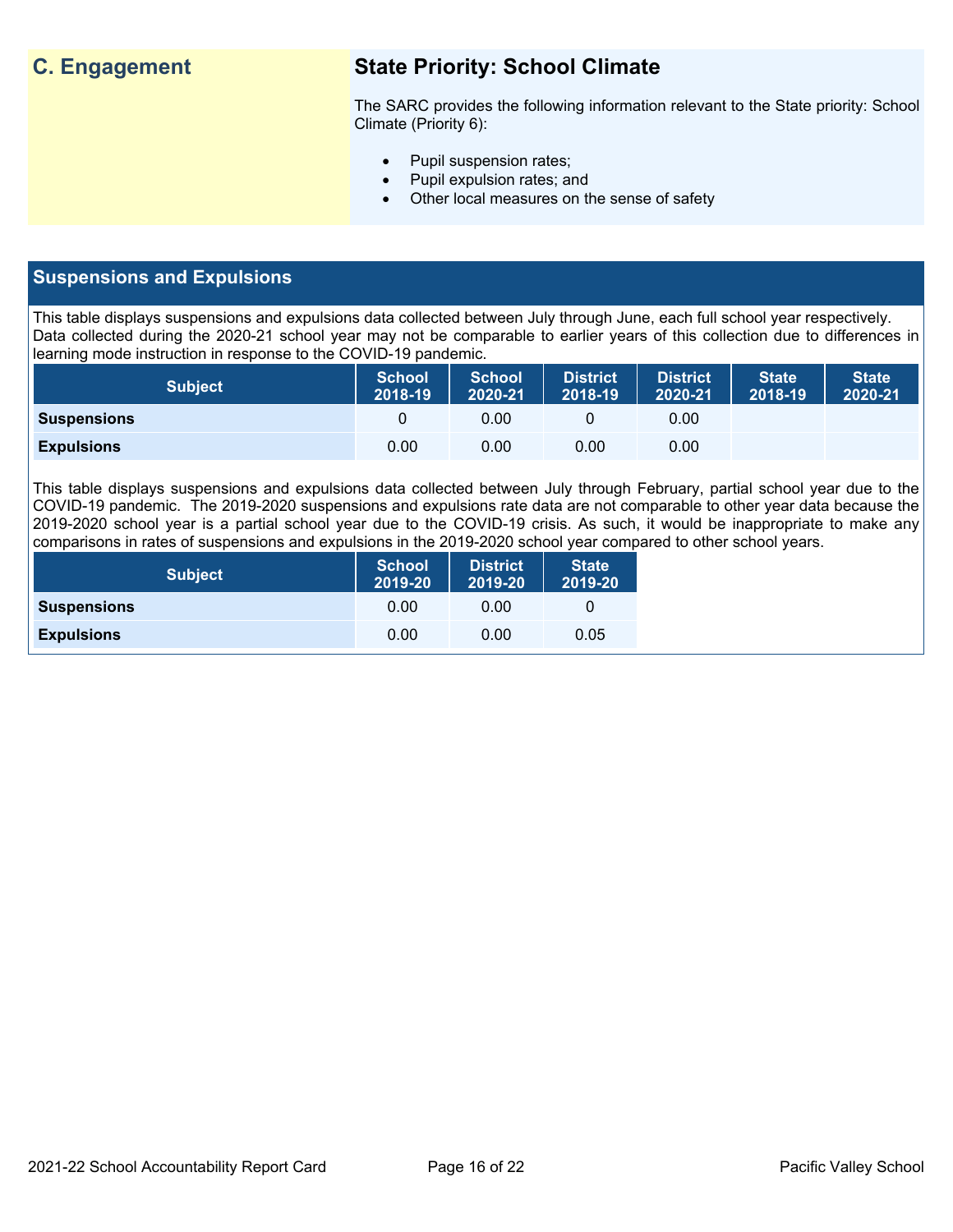### **2020-21 Suspensions and Expulsions by Student Group**

| <b>Student Group</b>                                 | <b>Suspensions Rate</b> | <b>Expulsions Rate</b> |
|------------------------------------------------------|-------------------------|------------------------|
| <b>All Students</b>                                  | 0.00                    | 0.00                   |
| <b>Female</b>                                        | 0.00                    | 0.00                   |
| <b>Male</b>                                          | 0.00                    | 0.00                   |
| American Indian or Alaska Native                     | 0.00                    | 0.00                   |
| <b>Asian</b>                                         | 0.00                    | 0.00                   |
| <b>Black or African American</b>                     | 0.00                    | 0.00                   |
| <b>Filipino</b>                                      | 0.00                    | 0.00                   |
| <b>Hispanic or Latino</b>                            | 0.00                    | 0.00                   |
| <b>Native Hawaiian or Pacific Islander</b>           | 0.00                    | 0.00                   |
| <b>Two or More Races</b>                             | 0.00                    | 0.00                   |
| <b>White</b>                                         | 0.00                    | 0.00                   |
| <b>English Learners</b>                              | 0.00                    | 0.00                   |
| <b>Foster Youth</b>                                  | 0.00                    | 0.00                   |
| <b>Homeless</b>                                      | 0.00                    | 0.00                   |
| <b>Socioeconomically Disadvantaged</b>               | 0.00                    | 0.00                   |
| <b>Students Receiving Migrant Education Services</b> | 0.00                    | 0.00                   |
| <b>Students with Disabilities</b>                    | 0.00                    | 0.00                   |

# **2021-22 School Safety Plan**

The safety of students and staff is a primary concern at Pacific Valley School. A recent audit found the school in compliance with all laws, rules, and regulations pertaining to hazardous materials and state earthquake standards, water safety, and facilities safety. The School Site Plan includes the school's disaster preparedness plan, which outlines steps for ensuring student and staff safety during a disaster. Fire and disaster drills are held quarterly throughout the year. Pacific Valley School's Site Safety Plan is updated by the Superintendent and staff. The plan is officially revised by October each year and the entire site participates in the statewide "The Great California ShakeOut" each year. The classified staff monitor students during lunch. All visitors to the campus must sign in at the office.

Students at Pacific Valley School are guided by specific rules and classroom expectations that promote respect, cooperation, courtesy, and acceptance of others. The school's discipline philosophy promotes a safe school, a warm, friendly classroom environment, and demonstrates that good discipline is a solid foundation on which to build an effective school. Parents and students are informed of discipline policies at the beginning of each school year through classroom orientation, parent-student handbooks, opening of school assembly and Back-to-School night. Expulsions occur only when required by law or when all other alternatives are exhausted. There is no current data for this school year because there have been no expulsions. There have also been no suspensions in the last two years.

# **D. Other SARC Information Information Required in the SARC**

The information in this section is required to be in the SARC but is not included in the state priorities for LCFF.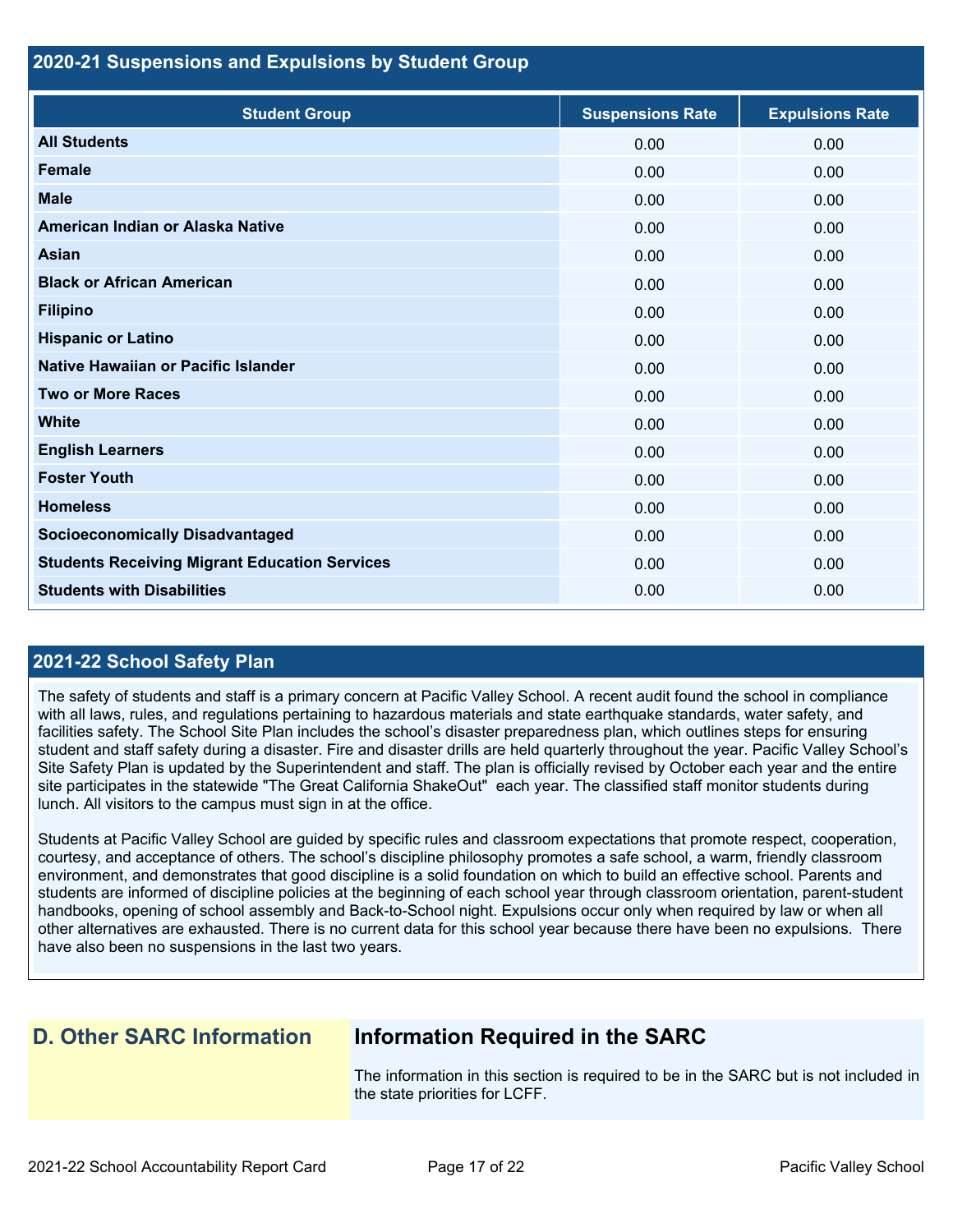## **2018-19 Elementary Average Class Size and Class Size Distribution**

This table displays the 2018-19 average class size and class size distribution. The columns titled "Number of Classes" indicates how many classes fall into each size category (a range of total students per class). The "Other" category is for multigrade level classes.

| <b>Grade Level</b> | Average<br><b>Class Size</b> | <b>1-20 Students</b> | $\mid$ Number of Classes with $\mid$ Number of Classes with $\mid$ Number of Classes with<br>21-32 Students | 33+ Students |
|--------------------|------------------------------|----------------------|-------------------------------------------------------------------------------------------------------------|--------------|
| K                  | າ                            |                      |                                                                                                             |              |
|                    | 3                            | 0                    | 0                                                                                                           |              |
|                    |                              | 0                    |                                                                                                             |              |
|                    |                              |                      |                                                                                                             |              |
|                    |                              |                      |                                                                                                             |              |
|                    |                              |                      |                                                                                                             |              |
|                    |                              |                      |                                                                                                             |              |
| <b>Other</b>       |                              |                      |                                                                                                             |              |

## **2019-20 Elementary Average Class Size and Class Size Distribution**

This table displays the 2019-20 average class size and class size distribution. The columns titled "Number of Classes" indicates how many classes fall into each size category (a range of total students per class). The "Other" category is for multi-grade level classes.

| <b>Grade Level</b> | Average<br><b>Class Size</b> | 1-20 Students | Number of Classes with   Number of Classes with   Number of Classes with<br>21-32 Students | 33+ Students |
|--------------------|------------------------------|---------------|--------------------------------------------------------------------------------------------|--------------|
| K                  |                              | 0             |                                                                                            |              |
|                    |                              | 0             |                                                                                            |              |
|                    |                              | 0             |                                                                                            |              |
|                    |                              | $\Omega$      |                                                                                            |              |
|                    |                              | $\Omega$      |                                                                                            |              |
| 5                  |                              | 0             |                                                                                            |              |
| 6                  |                              | $\Omega$      |                                                                                            |              |
| <b>Other</b>       |                              | 0             |                                                                                            |              |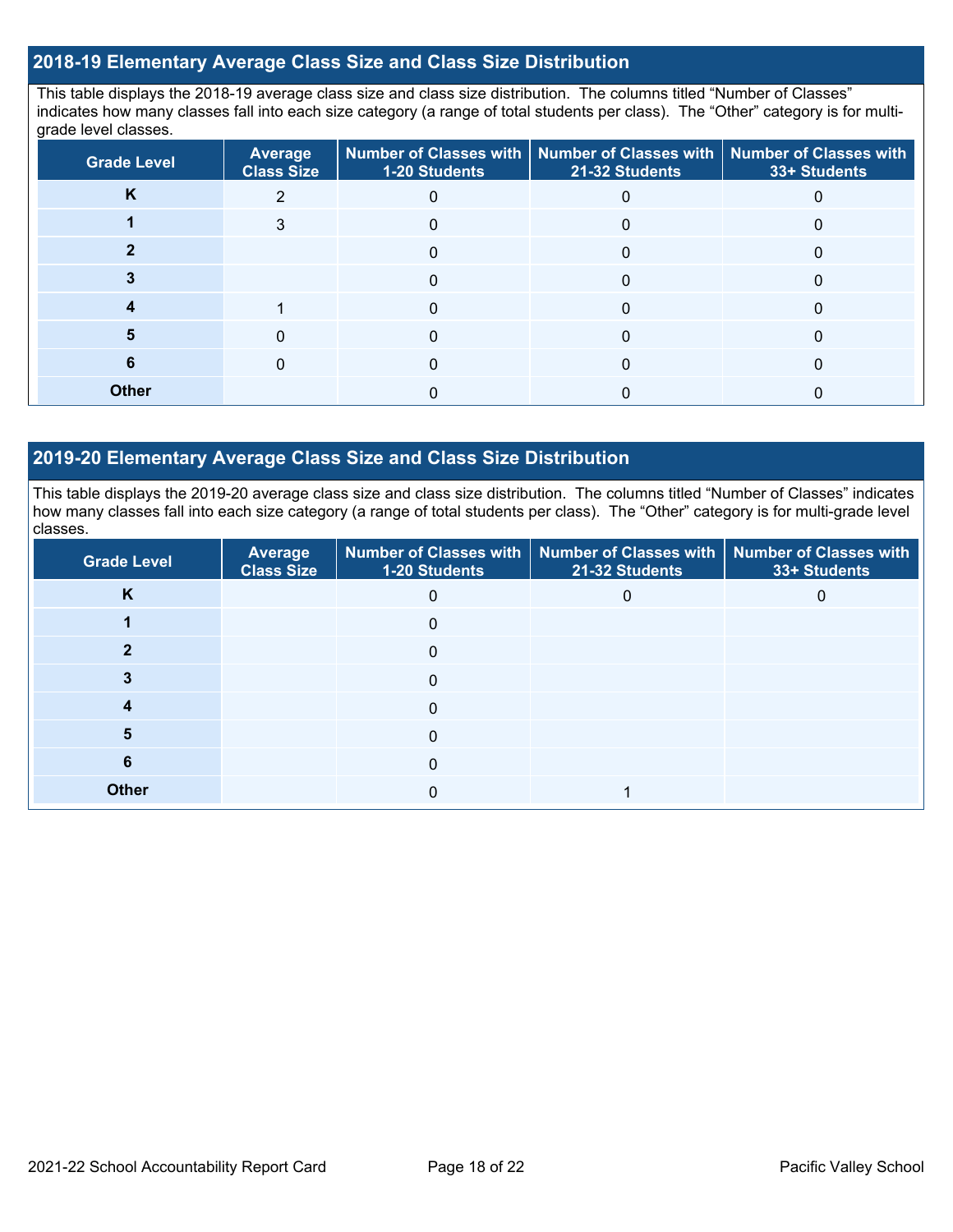## **2020-21 Elementary Average Class Size and Class Size Distribution**

This table displays the 2020-21 average class size and class size distribution. The columns titled "Number of Classes" indicates how many classes fall into each size category (a range of total students per class). The "Other" category is for multi-grade level classes.

| <b>Grade Level</b> | <b>Average</b><br><b>Class Size</b> | 1-20 Students | Number of Classes with   Number of Classes with   Number of Classes with<br>21-32 Students | 33+ Students |
|--------------------|-------------------------------------|---------------|--------------------------------------------------------------------------------------------|--------------|
| <b>N</b>           |                                     |               |                                                                                            |              |
|                    |                                     |               |                                                                                            |              |
|                    |                                     |               |                                                                                            |              |
|                    |                                     |               |                                                                                            |              |
|                    |                                     |               |                                                                                            |              |
| 5                  |                                     |               |                                                                                            |              |
|                    |                                     |               |                                                                                            |              |

# **2020-21 Ratio of Pupils to Academic Counselor**

This table displays the ratio of pupils to Academic Counselor. One full time equivalent (FTE) equals one staff member working full time; one FTE could also represent two staff members who each work 50 percent of full time.

| <b>Title</b>                        | <b>Ratio</b> |
|-------------------------------------|--------------|
| <b>Pupils to Academic Counselor</b> |              |

# **2020-21 Student Support Services Staff**

This table displays the number of FTE support staff assigned to this school. One full time equivalent (FTE) equals one staff member working full time; one FTE could also represent two staff members who each work 50 percent of full time.

| <b>Title</b>                                                         | <b>Number of FTE Assigned to School</b> |
|----------------------------------------------------------------------|-----------------------------------------|
| <b>Counselor (Academic, Social/Behavioral or Career Development)</b> | 0                                       |
| Library Media Teacher (Librarian)                                    | 0                                       |
| <b>Library Media Services Staff (Paraprofessional)</b>               | 0                                       |
| <b>Psychologist</b>                                                  | $\Omega$                                |
| <b>Social Worker</b>                                                 | $\Omega$                                |
| <b>Speech/Language/Hearing Specialist</b>                            | 0                                       |
| <b>Resource Specialist (non-teaching)</b>                            | 0                                       |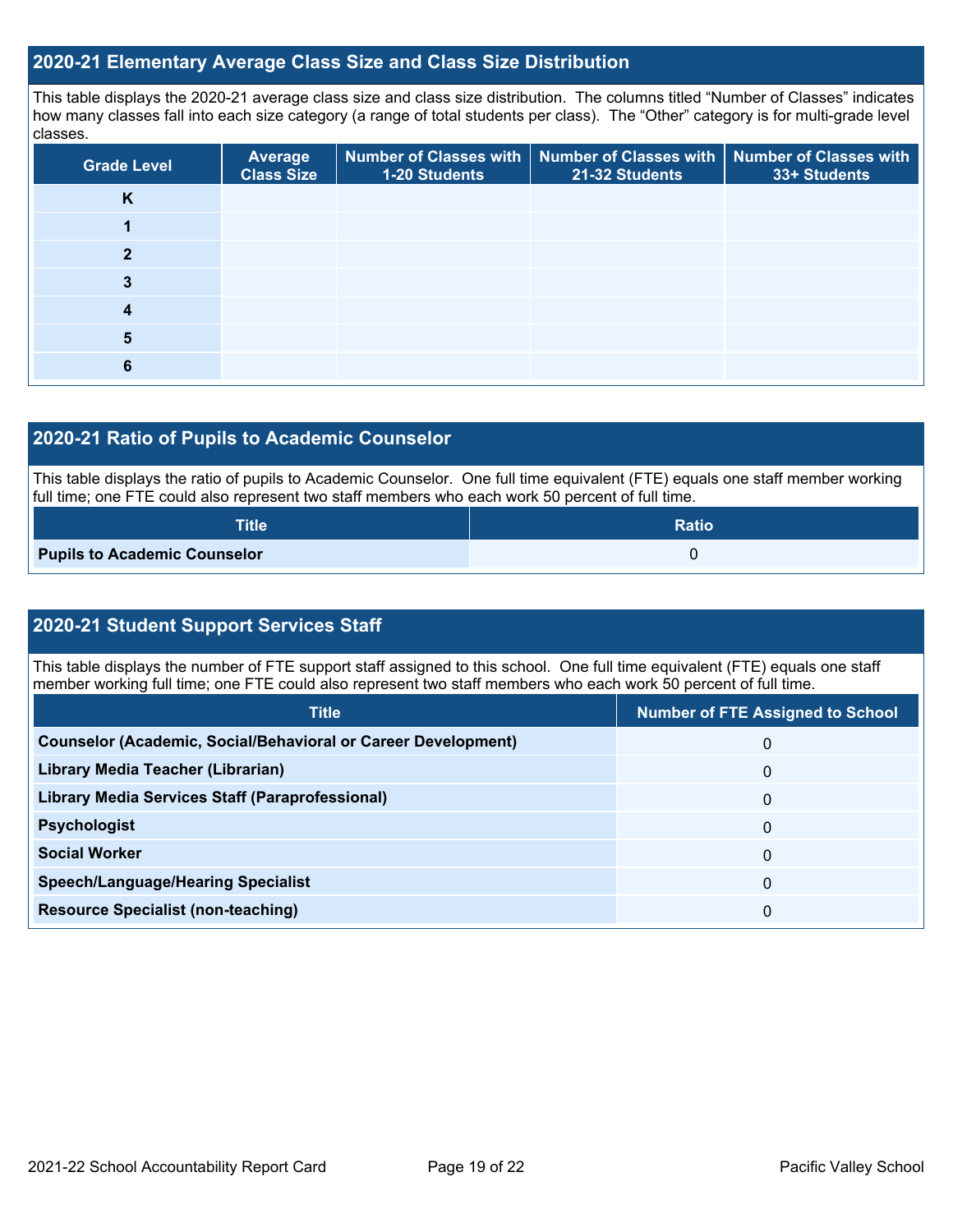## **2019-20 Expenditures Per Pupil and School Site Teacher Salaries**

This table displays the 2019-20 expenditures per pupil and average teach salary for this school. Cells with N/A values do not require data.

| <b>Level</b>                                         | <b>Total</b><br><b>Expenditures</b><br><b>Per Pupil</b> | <b>Expenditures</b><br><b>Per Pupil</b><br>(Restricted) | <b>Expenditures</b><br><b>Per Pupil</b><br>(Unrestricted) | <b>Average</b><br><b>Teacher</b><br><b>Salary</b> |
|------------------------------------------------------|---------------------------------------------------------|---------------------------------------------------------|-----------------------------------------------------------|---------------------------------------------------|
| <b>School Site</b>                                   | \$45,262                                                | \$10,985                                                | \$34,277                                                  | \$46,543                                          |
| <b>District</b>                                      | N/A                                                     | N/A                                                     | \$34,277                                                  | \$46,543                                          |
| <b>Percent Difference - School Site and District</b> | N/A                                                     | N/A                                                     | 0.0                                                       | 0.0                                               |
| <b>State</b>                                         |                                                         |                                                         | \$8.444                                                   | \$71.544                                          |
| <b>Percent Difference - School Site and State</b>    | N/A                                                     | N/A                                                     | 92.2                                                      | $-57.3$                                           |

# **2020-21 Types of Services Funded**

In 20-21 Big Sur Unified School District spent an average of \$51,266 to educate each student at Pacific Valley School. The figures shown in the table for School Site reflect the direct cost of educational services per enrollment, excluding facilities acquisition and construction. This calculation is required by law annually and compared with other districts statewide.

In addition to general state funding, Big Sur Unified School District receives state, federal and local funding for the following grants and entitlements:

Supplemental Funding (LCFF Unduplicated Students) Home to School Transportation Educational Protection Act (EPA/LCFF) Lottery - restricted and unrestricts Special Education - regular SPED, federal SPED, SPED mental health Covid funding - Geer REAP - Rural Educational Assistance Program Prop 39 - Clean Energy CSE - Classified Staff Professional Development STRS on Behalf Garden Grant Fundraising Account Garden and Nutrition Grant

School districts receive financial support from the state for the education of the students they serve based on how many students attend each day. Pacific Valley School's elementary program (Kindergarten - 8th grade) is funded under Level 1 (Average Daily Attendance less than 25) of the Necessary Small Elementary formula. The school's high school program (9th - 12th grade) is funded as a Necessary Small High School at Level 3, based on the number of Full Time High School Teachers. Regular attendance at Pacific Valley School is a necessary part of the learning process and is critical to academic success. Attendance, tardy, and truancy policies are clearly stated, consistently enforced, and consequences fairly administered. Student attendance is carefully monitored to identify those students exhibiting excessive absences. We require notes to be turned into the upon returning to school.